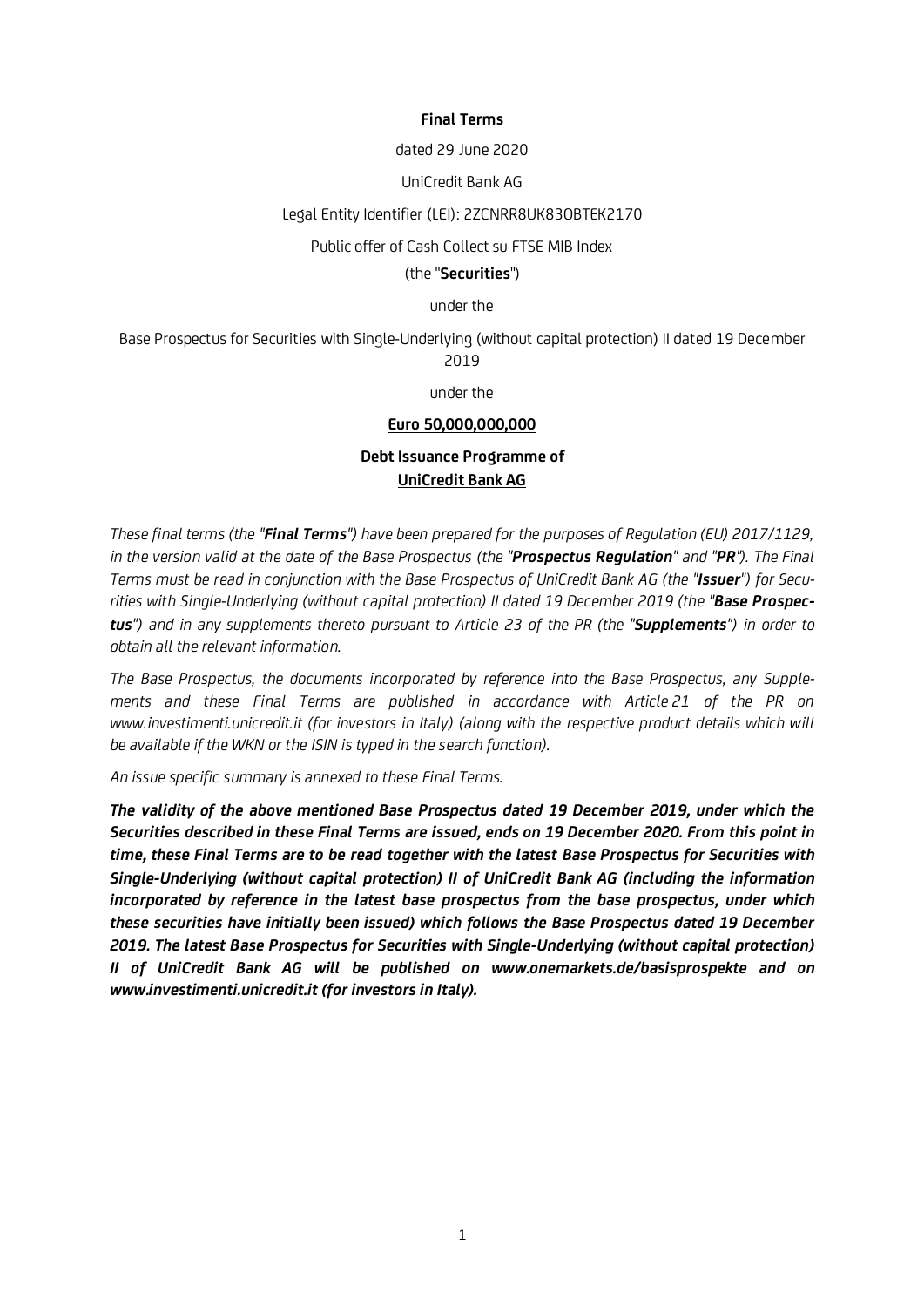# **SECTION A – GENERAL INFORMATION**

# **Product Type:**

Bonus Plus Securities (Product Type 7)

# **Offer and Sale of the Securities:**

# *Information on the offer:*

The Securities are offered starting from the 29 June 2020 within a Subscription Period.

After the end date of the Subscription Period, the Securities will be continuously offered for sale.

The public offer may be terminated by the Issuer at any time without giving any reason.

The effectiveness of the offer is subject to the adoption of the admission provision for trading by EuroTLX prior to the Issue Date. The Issuer undertakes to request the admission to trading on EuroTLX in time for the adoption of the admission provision by the Issue Date.

Subscription orders are irrevocable, except for provisions in respect to the "door to door selling", in relation to which the subscription orders will be accepted starting from 29 June 2020 to 21 July 2020 and in respect to the "long distance technique selling", in relation to which subscription orders will be accepted starting from 29 June 2020 to 14 July 2020 - unless closed in advance and without previous notice – and will be satisfied within the limits of the maximum number of Securities on offer.

The Securities can be placed by the relevant Distributor through "door to door selling" (through financial sales agents, pursuant to the articles 30 and 31 of the Italian Legislative Decree 24 February 1998, n. 58) or "long distance technique selling" (pursuant to the article 67-duodecies, Par. 4 of the Italian Legislative Decree 6 September 2005, n. 206). Therefore, the effects of the subscription agreements will be suspended for seven days, with reference to those "door to door selling" and for fourteen days, with reference to "long distance technique selling", from the date of the subscription by the investors. Within such terms, the investor can withdraw by means of a notice to the financial promoter or the Distributors without any liability, expenses or other fees according to the conditions indicated in the subscription agreement.

# *Information on the Subscription Period:*

Subscription Period: 29 June 2020 to 28 July 2020.

## *Issue Date of the Securities:*

*Issue Date:* 31 July 2020

## *Issue Volume of the Securities:*

The Issue Volume of the Series offered under and described in these Final Terms is specified in § 1 of the Product and Underlying Data.

The Issue Volume of the Tranche offered under and described in these Final Terms is specified in § 1 of the Product and Underlying Data.

# *Potential investors, offering countries:*

The Securities will be offered to qualified investors, retail investors and/or institutional investors by way of a public offering.

A public offer will be made in Italy.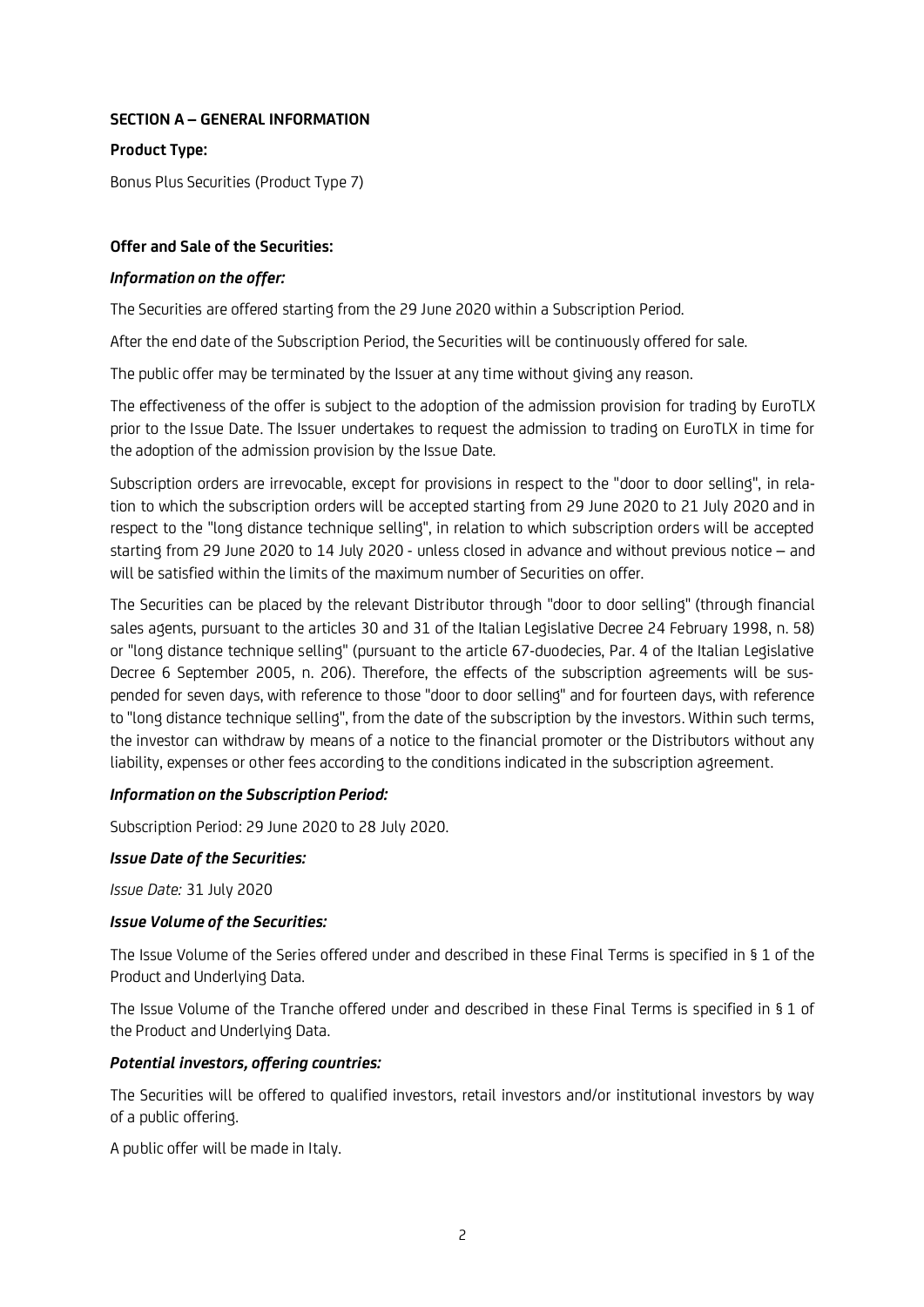# *Delivery***:**

Delivery against payment

# *Other information regarding the offer and sale of the Securities:*

The smallest transferable unit is 1 Security.

The smallest tradable unit is 1 Security.

## **Issue Price of the Securities, costs:**

## *Issue Price of the Securities, pricing:*

*Issue price*: EUR 100.00

## *Selling concession:*

An upfront fee in the amount of up to EUR 4.00 is included in the Issue Price.

## *Other commissions, costs and expenses:*

The product specific initial costs contained in the issue price amount to EUR 4.24.

## **Admission to trading and listing:**

### *Admission to trading:*

Not applicable. No application for the Securities to be admitted to trading has been made.

However, application to trading will be made with effect from 7 August 2020 on the following multilateral trading facilities (MTF): EuroTLX, organised and managed by Borsa Italiana S.p.A.

The UniCredit Bank AG (the "**Market Maker**") undertakes to provide liquidity in accordance with the market making rules of Borsa Italiana S.p.A., where the Securities are expected to be traded. The obligations of the Market Maker are regulated by the rules of Borsa Italiana S.p.A.. Moreover, the Market Maker undertakes to apply, in normal market conditions, a spread between bid and offer quotes not higher than 1 %.

## **Consent to the use of the Base Prospectus:**

The Issuer consents to the use of the Base Prospectus, any Supplements and the relevant Final Terms for the subsequent resale or final placement of Securities by all financial intermediaries (so-called general consent).

## *Offer Period:*

The consent is given during the period of the validity of the Base Prospectus.

## *Offering countries:*

The consent is given in relation to Italy.

## *Conditions of the consent:*

The Issuer's consent to the use of the Base Prospectus, any Supplements and the relevant Final Terms is subject to the following conditions:

(i) Each financial intermediary using the Base Prospectus must ensure that it observes all applicable laws and complies with the Selling Restrictions and the Terms and Conditions.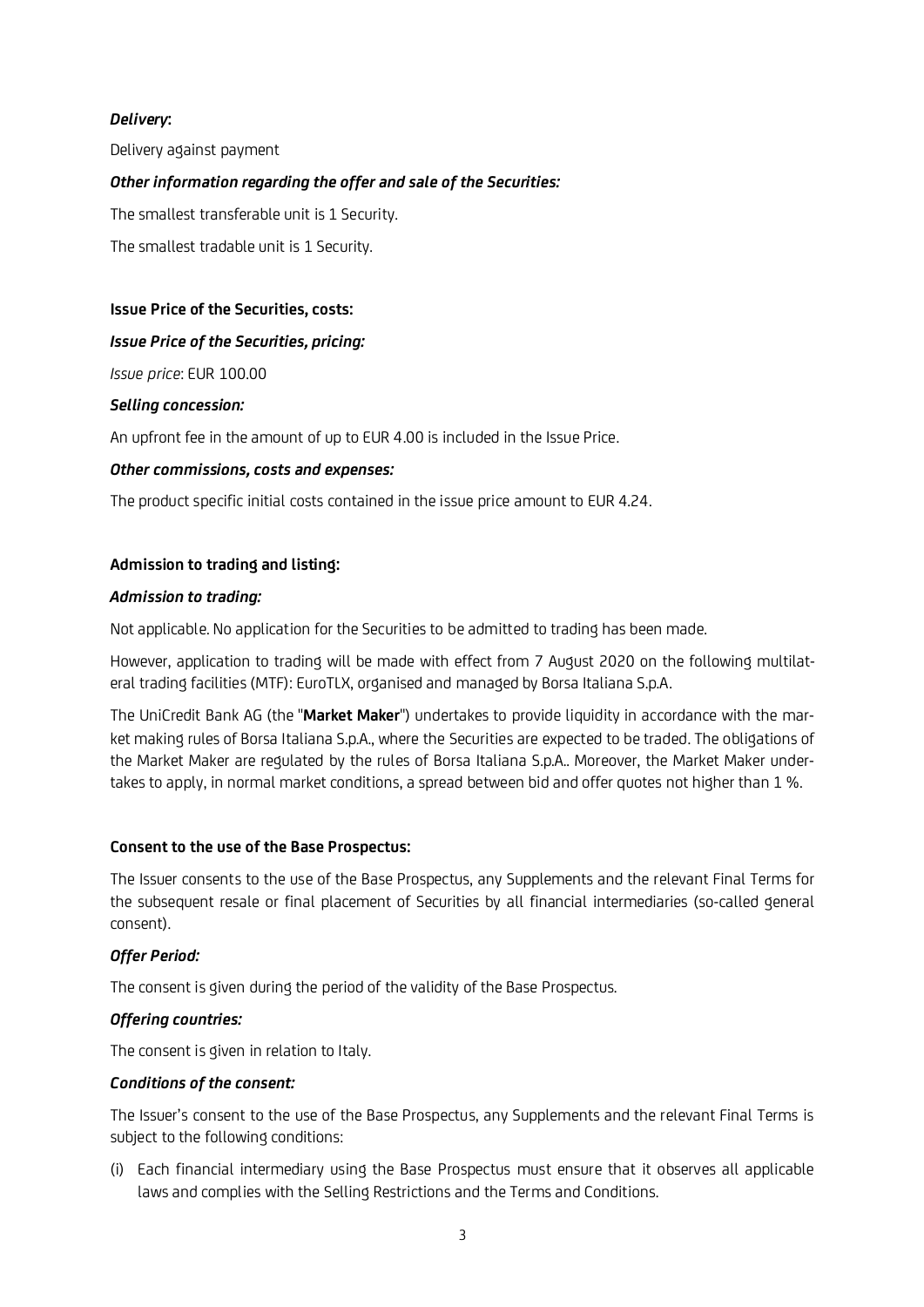(ii) The consent to the use of the Base Prospectus has not been revoked by the Issuer.

Moreover, the Issuer's consent to the use of the Base Prospectus, any Supplements and the relevant Final Terms is subject to the condition that the financial intermediary using the Base Prospectus, any Supplements and the relevant Final Terms commits itself towards its customers to a responsible distribution of the Securities. This commitment is made by the publication of the financial intermediary on its website stating that the Base Prospectus is used with the consent of the Issuer and subject to the conditions set forth with the consent.

# **Interest of Natural and Legal Persons involved in the Issue/Offer:**

With regard to trading of the Securities the Issuer has a conflict of interest being also the Market Maker on the Borsa Italiana - EuroTLX (MTF). The Issuer is also the arranger and the Calculation Agent and the Paying Agent of the Securities.

# **Additional information:**

Not applicable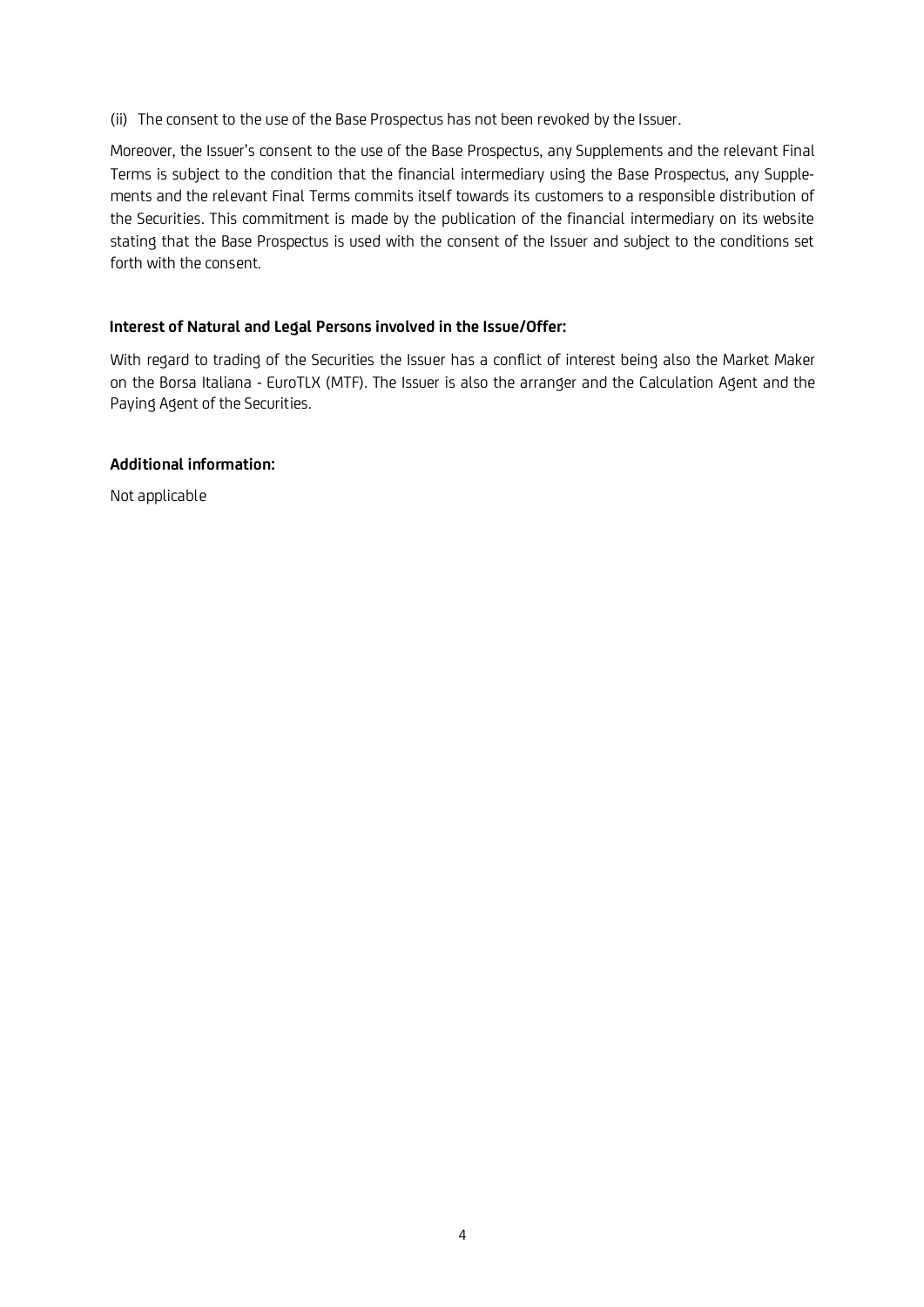#### **SECTION B – CONDITIONS:**

### **Part A - General Conditions of the Securities**

#### **PART A - GENERAL CONDITIONS OF THE SECURITIES**

#### (the "**General Conditions**")

#### **§ 1**

#### **Form, Book Entry, Clearing System**

- (1) *Form:* This tranche (the "**Tranche**") of securities (the "**Securities**") of UniCredit Bank AG (the "**Issuer**") will be issued as certificates in dematerialized registered form pursuant to these Terms and Conditions with a Nominal Amount in the Specified Currency.
- (2) *Book Entry:* The Securities are registered in the books of the Clearing System, in accordance with the Legislative Decree no. 58 of 24 February 1998, as amended (*Testo Unico della Finanza*, "**Consolidated Law on Financial Intermediation**") and with the rules governing central depositories, settlement services, guarantee systems and related management companies, issued by the Bank of Italy and by the Italian securities regulator 'Commissione Nazionale per le Società e la Borsa' (CONSOB) on 22 February 2008, as amended. No physical document of title will be issued to represent the Securities, without prejudice to the right of the Security Holder to obtain the issuance of the certification as per Sections 83-*quinquies* and 83-*novies*, paragraph 1, lett. b) of the Consolidated Law on Financial Intermediation. The transfer of the Securities operates by way of registration on the relevant accounts opened with the Clearing System by any intermediary adhering, directly or indirectly, to the Clearing System ("**Account Holders**"). As a consequence, the respective Security Holder who from time to time is the owner of the account held with an Account Holder will be considered as the legitimate owner of the Securities and will be authorised to exercise all rights related to them, in accordance with the Terms and Conditions of the Securities and applicable provisions of law.

#### **§ 2**

#### **Principal Paying Agent, Paying Agent, Calculation Agent**

- (1) *Paying Agents:* The "**Principal Paying Agent**" is UniCredit Bank AG, Arabellastraße 12, 81925 Munich, Germany. The Issuer may appoint additional paying agents (the "**Paying Agents**") and revoke such appointment. The appointment and revocation shall be published pursuant to § 6 of the General Conditions.
- (2) *Calculation Agent*: The "**Calculation Agent**" is UniCredit Bank AG, Arabellastraße 12, 81925 Munich.
- (3) *Transfer of functions:* Should any event occur which results in the Principal Paying Agent or Calculation Agent being unable to continue in its function as Principal Paying Agent or Calculation Agent, the Issuer is obliged to appoint another bank of international standing as Principal Paying Agent or another person or institution with the relevant expertise as Calculation Agent. Any such transfer of the functions of the Principal Paying Agent or Calculation Agent shall be notified by the Issuer without undue delay pursuant to § 6 of the General Conditions.
- (4) *Agents of the Issuer:* In connection with the Securities, the Principal Paying Agent, the Paying Agents and the Calculation Agent act solely on behalf of the Issuer and do not assume any obligations towards or relationship of mandate or trust for or with any of the Security Holders. For the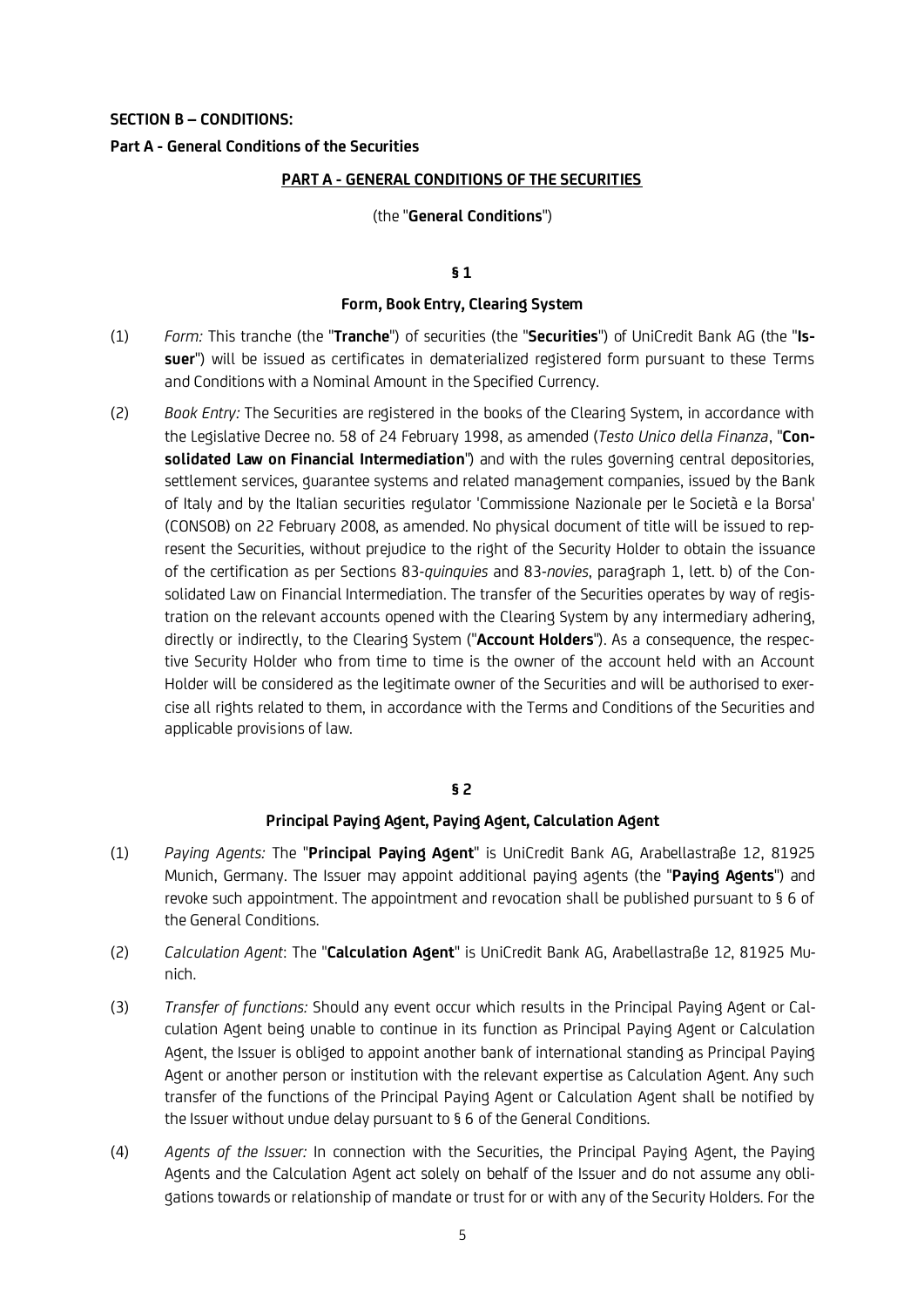avoidance of doubt, Section 1395 of the Italian Civil Code (*Codice Civile*, "**CC**") shall not apply in respect of any acts of the Principal Paying Agent.

## **§ 3**

#### **Taxes**

*No gross up:* Payments in respect of the Securities shall only be made after deduction and withholding of current or future taxes, to the extent that such deduction or withholding is required by law. In this regard the term "**Taxes**" includes taxes, levies or governmental charges, regardless of their nature, which are imposed, levied or collected under any applicable system of law or in any country which claims fiscal jurisdiction by or for the account of any political subdivision thereof or government agency therein authorised to levy Taxes, including a withholding tax pursuant to Section 871(m) of the United States Internal Revenue Code of 1986 ("**871(m) Withholding Tax**").

The Issuer shall in any case be entitled to take into consideration the 871(m) Withholding Tax by applying the maximum tax rate as a flat rate (plus value added tax, if applicable). In no case the Issuer is obliged to compensate with respect to any Taxes deducted or withheld.

The Issuer shall report on the deducted and withheld Taxes to the competent government agencies, except, these obligations are imposed upon any other person involved, subject to the legal and contractual requirements of the respective applicable tax rules.

#### **§ 4**

#### **Status**

The obligations under the Securities constitute direct, unconditional and unsecured obligations of the Issuer and rank, unless provided otherwise by law, *pari passu* with all other unsecured unsubordinated present and future obligations of the Issuer.

#### **§ 5**

#### **Substitution of the Issuer**

- (1) The Issuer may without the consent of the Security Holders, if no payment of principal or interest on any of the Securities is in default, at any time substitute the Issuer for any Affiliate of the Issuer as principal debtor in respect of all obligations of the Issuer under the Securities (the "**New Issuer**"), provided that
	- (a) the New Issuer assumes all obligations of the Issuer in respect of the Securities,
	- (b) the Issuer and the New Issuer have obtained all authorizations and have satisfied all other conditions as necessary to ensure that the Securities are legal, valid and enforceable obligations of the New Issuer;
	- (c) the Issuer and the New Issuer may transfer to the Principal Paying Agent in the currency required hereunder and without being obligated to deduct or withhold taxes or other duties of whatever nature levied by the country, in which the New Issuer or the Issuer has its domicile or tax residence, all amounts required for the fulfilment of the payment obligations arising under the Securities,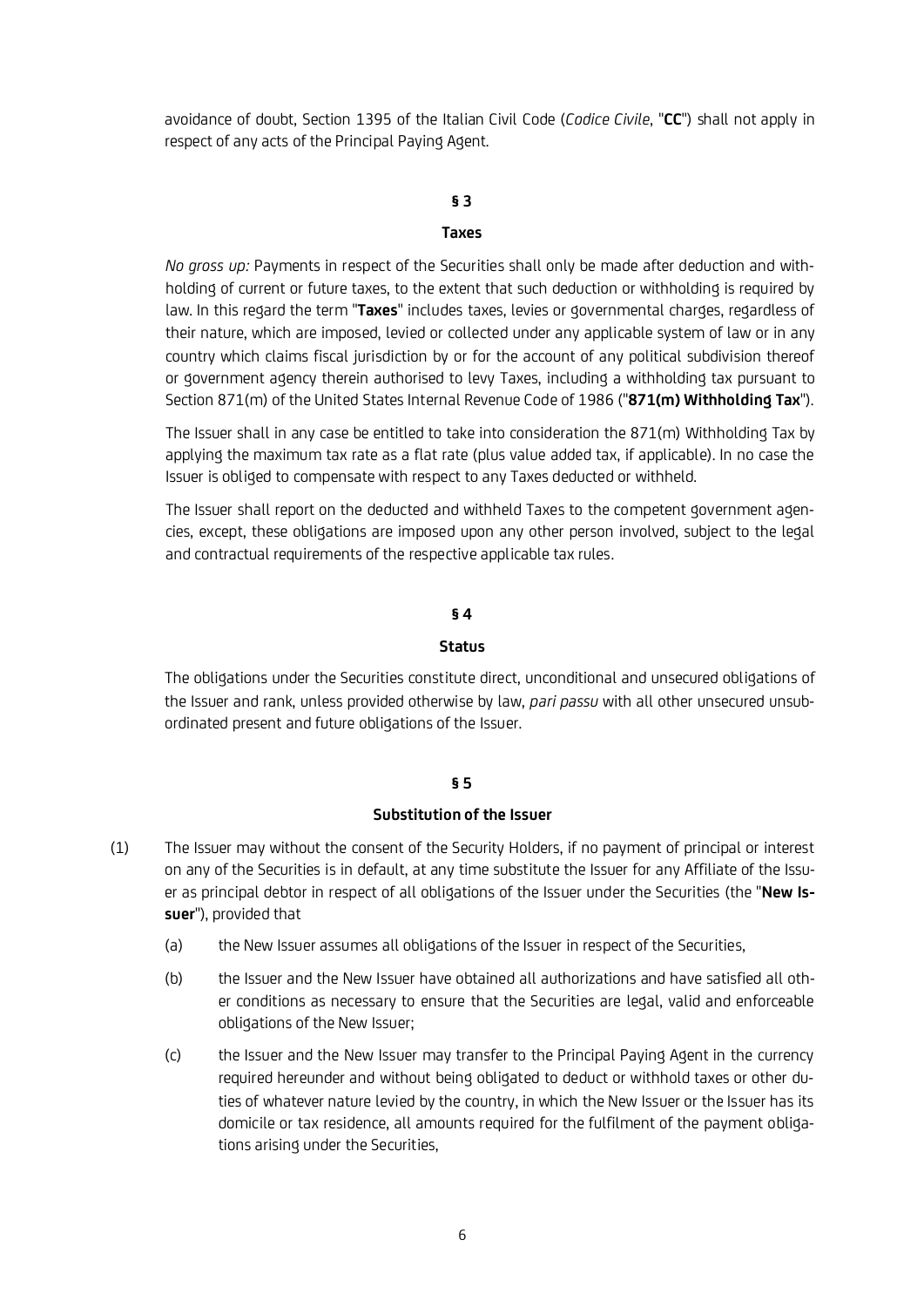- (d) the New Issuer has agreed to indemnify and hold harmless each Security Holder against any tax, duty or other governmental charge imposed on such Security Holder in respect of such substitution and
- (e) the Issuer irrevocably and unconditionally guarantees proper payment of the amounts due under these Terms and Conditions.

For purposes of this § 5 (1) "**Affiliate**" means an affiliated company (verbundenes Unternehmen) within the meaning of Section 15 of the German Stock Corporation Act (Aktiengesetz).

- (2) *Notice:* Any such substitution shall be notified in accordance with § 6 of the General Conditions.
- (3) *References:* In the event of any such substitution, any reference in these Terms and Conditions to the Issuer shall be deemed to refer to the New Issuer. Furthermore, any reference to the country, in which the Issuer is domiciled or resident for taxation purposes shall be deemed to refer to the country of domicile or residence for taxation purposes of the New Issuer.

# **§ 6**

## **Notices**

(1) To the extent these Terms and Conditions provide for a notice pursuant to this § 6, these will be published on the Website for Notices (or another website communicated by the Issuer with at least six weeks advance notice in accordance with these provisions) and become effective vis-àvis the Security Holders through such publication unless the notice provides for a later effective date or such later effective date is otherwise required under applicable law. If and to the extent that binding provisions of effective law or stock exchange provisions provide for other forms of publication, such publications must be made in addition and as provided for.

Other publications with regard to the Securities are published on the Website of the Issuer (or any successor website, which is notified by the Issuer in accordance with the above paragraph).

(2) In addition, the Issuer may deliver all notices concerning the Securities to the Clearing System for communication by the Clearing System to the Security Holders. Any such notice shall be deemed to have been given to the Security Holders on the seventh day after the day on which the said notice was given to the Clearing System.

Any notice published on the Website for Notices which has become effective shall prevail the notice via the Clearing System.

# **§ 7**

#### **Issuance of additional Securities, Repurchase**

- (1) *Issuance of additional Securities:* The Issuer reserves the right from time to time without the consent of the Security Holders to issue additional Securities with identical terms and conditions (except for the issue date and the issue price), so that the same shall be consolidated and form a single series (the "**Series**") with this Tranche. The term "Securities" shall, in the event of such increase, also comprise all additionally issued Securities.
- (2) *Repurchase:* The Issuer shall be entitled at any time to purchase Securities in the market or otherwise and at any price. Securities repurchased by the Issuer may, at the Issuer's discretion, be held, resold or forwarded to the Principal Paying Agent for cancellation.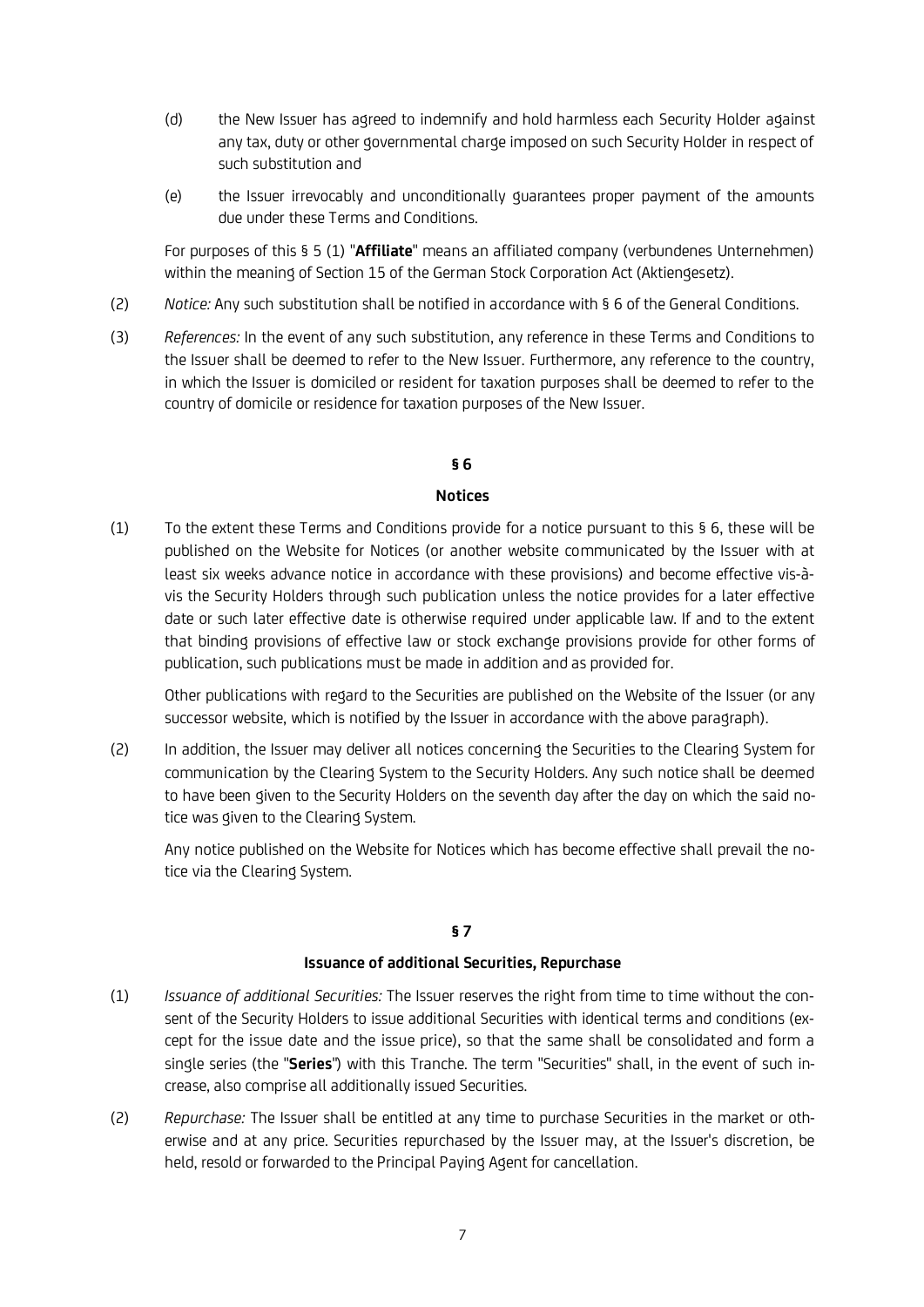#### **(intentionally omitted)**

#### **§ 9**

#### **Partial Invalidity, Corrections**

- (1) *Invalidity:* Should any provision of these Terms and Conditions be or become invalid or unenforceable in whole or in part, the remaining provisions are not affected thereby. Any gap arising as a result of invalidity or unenforceability of these Terms and Conditions is to be filled with a provision that corresponds to the meaning and intent of these Terms and Conditions and is in the interest of the parties.
- (2) *Typing and calculation errors, inaccuracies and inconsistencies:* The Issuer may amend these Terms and Conditions without having to obtain the prior consent of the Security Holders, provided that such amendments (i) do not prejudice the rights or interests of the Security Holders and (ii) are aimed at correcting a manifest or obvious error, or at removing inaccuracies or inconsistencies from the text. Any notices to the Security Holders relating to the amendments referred to in the previous sentence shall be made in accordance with Section 6 of these Terms and Conditions.

## **§ 10**

#### **Applicable Law, Choice of Forum**

- (1) *Applicable law:* The Securities, as to form and content, and all rights and obligations thereunder shall be governed by the laws of the Republic of Italy.
- (2) *Choice of Forum:* To the extent permitted by law, all disputes arising from or in connection with the matters governed by these Terms and Conditions shall be brought before the Tribunal of Milan, Italy.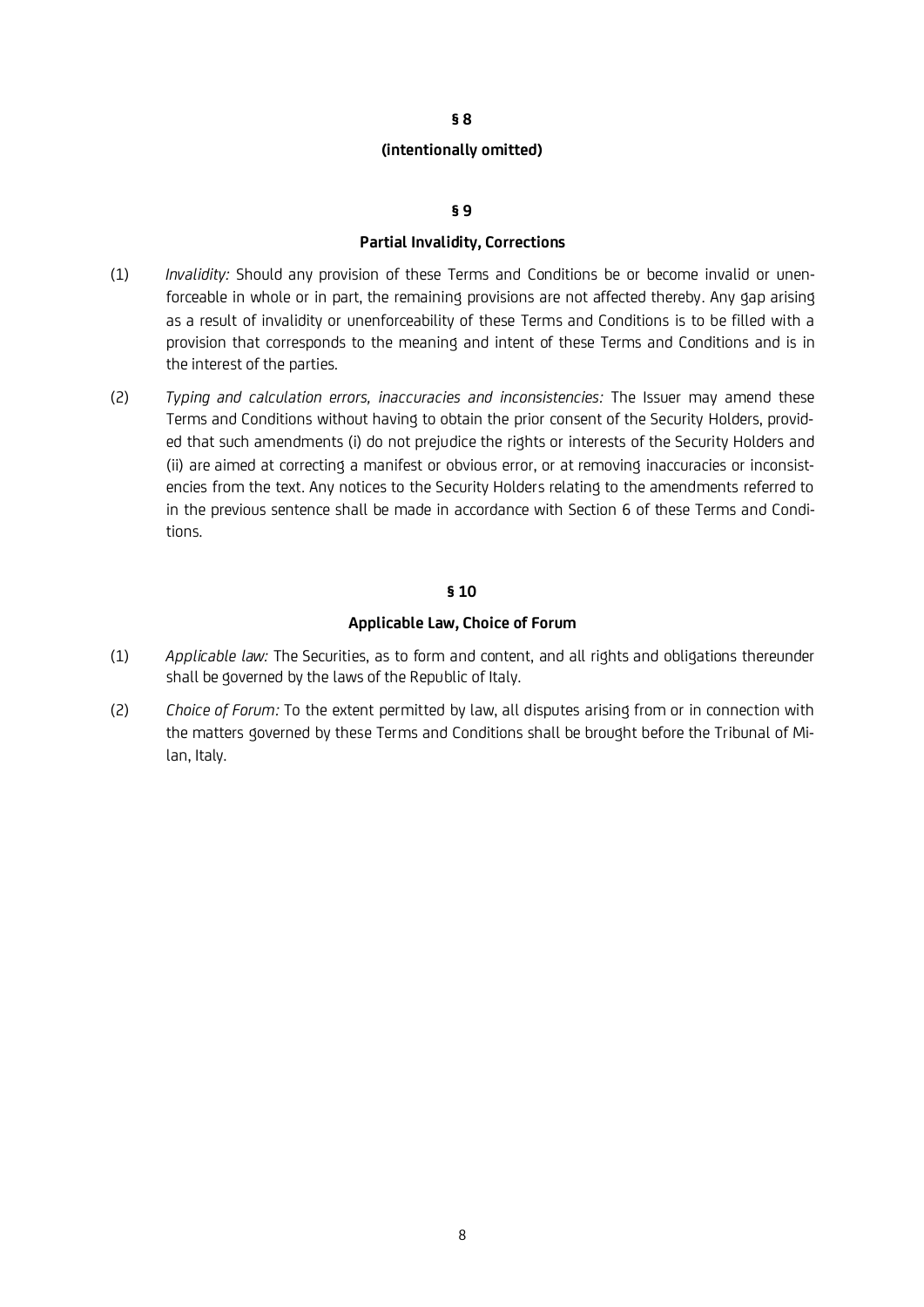### **PART B – PRODUCT AND UNDERLYING DATA**

(the "**Product and Underlying Data**")

## **§ 1**

# **Product Data**

**Barrier Observation Date**: 31 July 2024

**First Trade Date**: 19 June 2020

**Initial Observation Date**: 30 July 2020

**Issue Date**: 31 July 2020

**Nominal Amount**: EUR 100.00

**Specified Currency**: Euro ("**EUR**")

**Website for Notices**: www.investimenti.unicredit.it

**Website of the Issuer**: www.investimenti.unicredit.it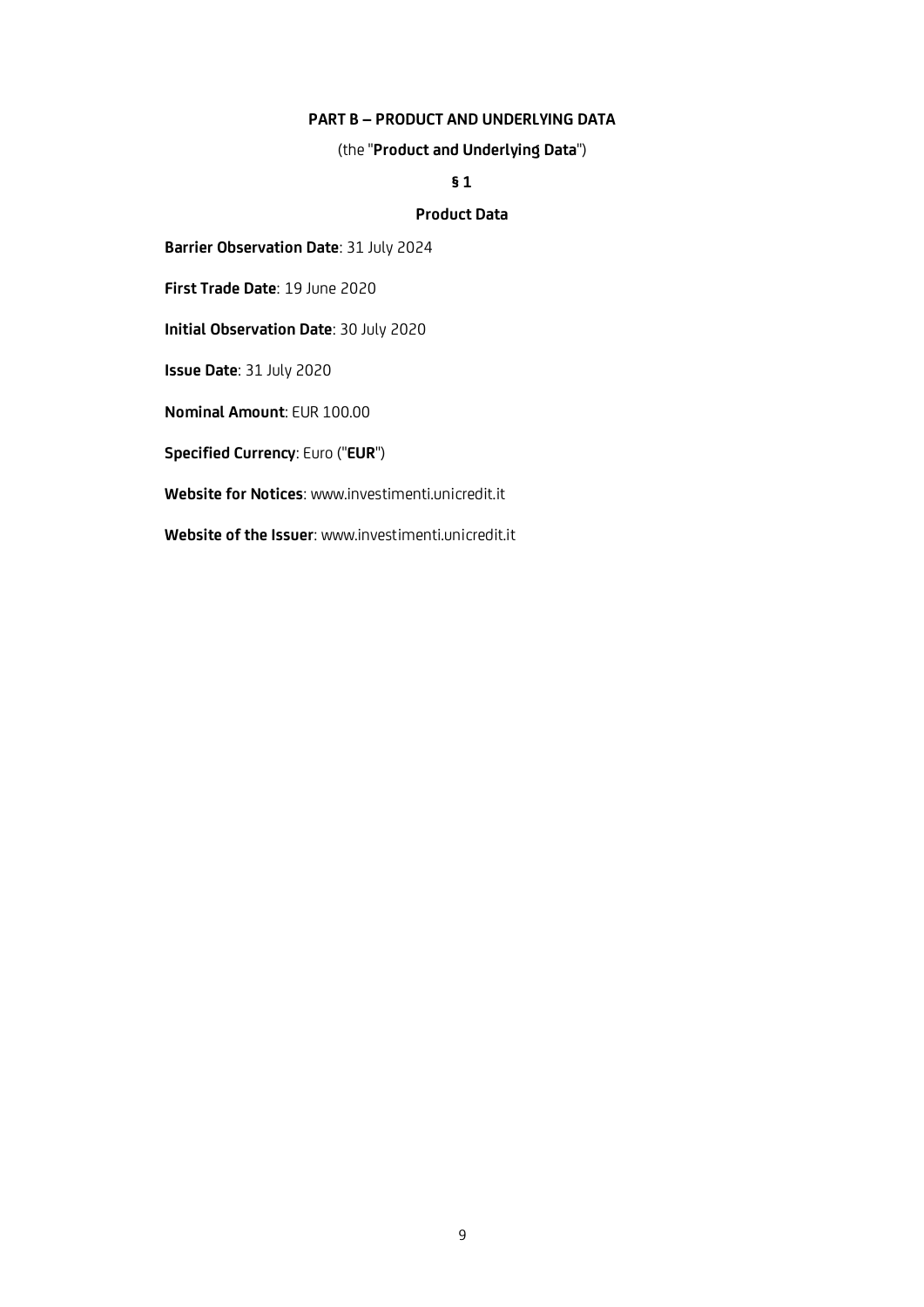# **Table 1.1:**

| <b>ISIN</b>  | <b>WKN</b> | <b>Reuters</b> | <b>Series Number</b> | <b>Tranche Number</b> | Issue Volume of<br>Series in units | Issue Volume of<br>Tranche in units |
|--------------|------------|----------------|----------------------|-----------------------|------------------------------------|-------------------------------------|
| DE000HV4FA47 | HV4FA4     | DEHV4FA4=HVBG  | PI014361             |                       | 300,000                            | 300,000                             |

# **Table 1.2:**

| <b>Underlying</b> | <b>Barrier Level</b> | <b>Strike Level</b> | <b>Final Observation Date</b> | Expiry Date (Data di Sca-<br>denza) | <b>Final Payment Date</b> | <b>Reference Price</b> |
|-------------------|----------------------|---------------------|-------------------------------|-------------------------------------|---------------------------|------------------------|
| FTSE MIB Index    | 65%                  | 100%                | 31 July 2024                  | August 2024                         | 7 August 2024             | Closing price          |

# **Table 1.3:**.

|                | <b>Additional Unconditional Amount (I)</b> | <b>Record Date</b> | Additional Unconditional Amount Payment Date (I) |
|----------------|--------------------------------------------|--------------------|--------------------------------------------------|
| $\mathbf{1}$   | EUR 0.73                                   | 6 November 2020    | 9 November 2020                                  |
| $\overline{c}$ | EUR 0.73                                   | 5 February 2021    | 8 February 2021                                  |
| $\overline{3}$ | EUR 0.73                                   | 6 May 2021         | 7 May 2021                                       |
| 4              | EUR 0.73                                   | 6 August 2021      | 9 August 2021                                    |
| 5              | EUR 0.73                                   | 5 November 2021    | 8 November 2021                                  |
| 6              | EUR 0.73                                   | 4 February 2022    | 7 February 2022                                  |
| $\overline{7}$ | EUR 0.73                                   | 6 May 2022         | 9 May 2022                                       |
| 8              | EUR 0.73                                   | 5 August 2022      | 8 August 2022                                    |
| 9              | EUR 0.73                                   | 4 November 2022    | 7 November 2022                                  |
| 10             | EUR 0.73                                   | 6 February 2023    | 7 February 2023                                  |
| 11             | EUR 0.73                                   | 5 May 2023         | 8 May 2023                                       |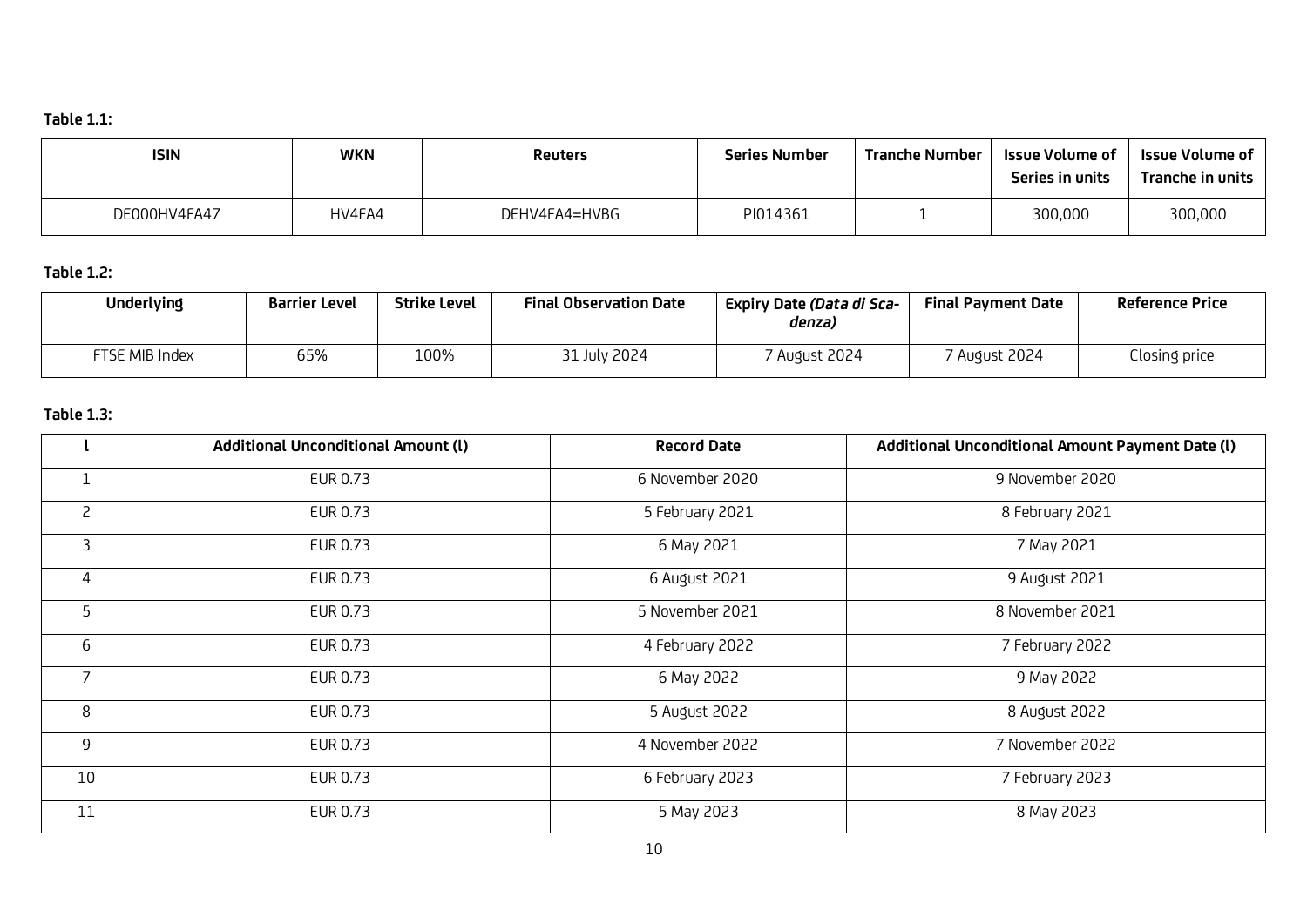| 12<br>ᅩᆫ | EUR 0.73 | 4 August 2023   | 7 August 2023   |
|----------|----------|-----------------|-----------------|
| ᅩ        | EUR 0.73 | 6 November 2023 | 7 November 2023 |
| 14       | EUR 0.73 | 6 February 2024 | 7 February 2024 |
| 15       | EUR 0.73 | 6 May 2024      | 7 May 2024      |
| 16       | EUR 0.73 | 6 August 2024   | 7 August 2024   |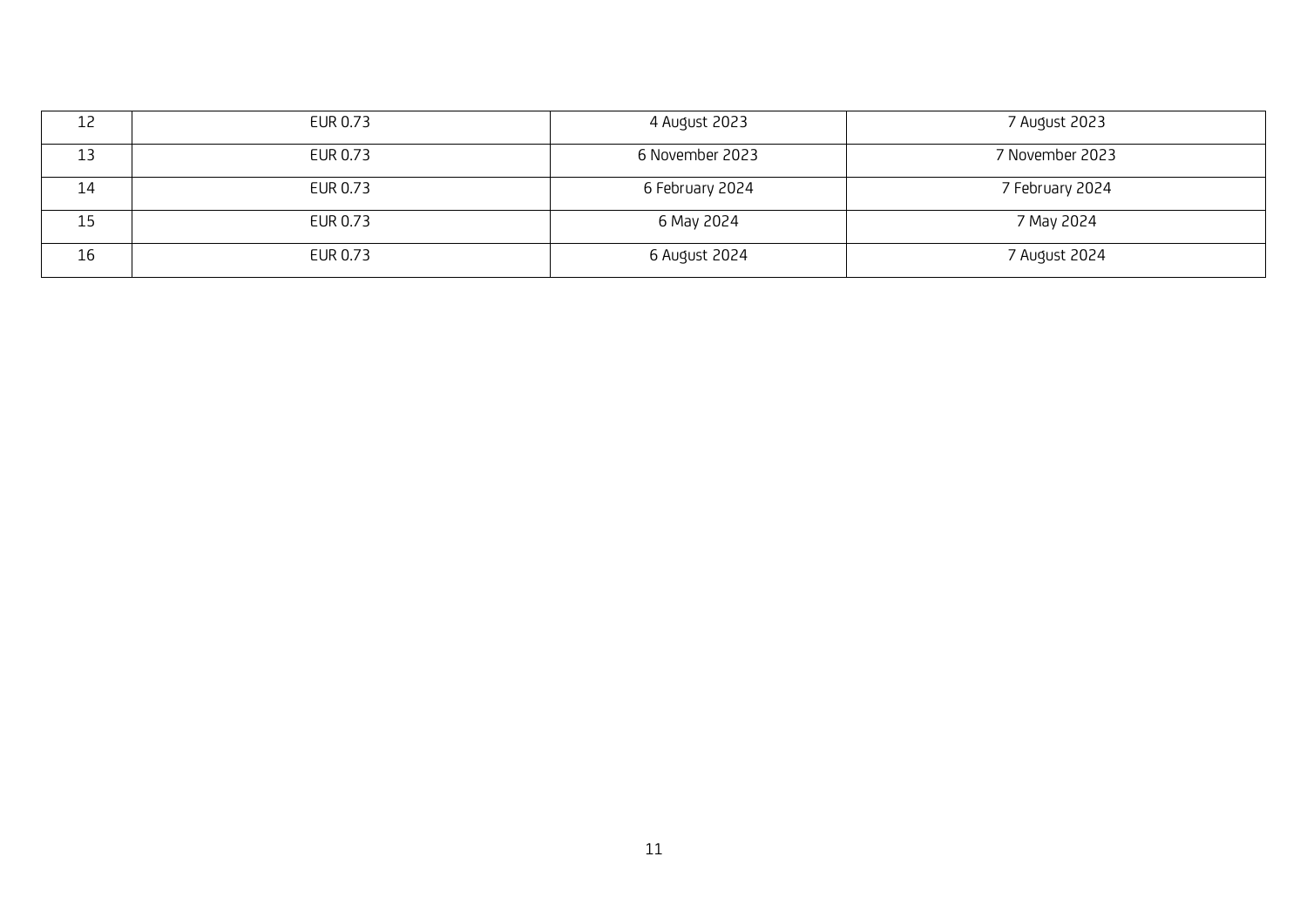# **§ 2**

# **Underlying Data**

# **Table 2.1:**

| <b>Underlying</b> | <b>Underlying</b><br>Currencv | <b>ISIN</b>  | WKN    | Reuters      | <b>Bloomberg</b> | Index Sponsor                                   | <b>Registered Bench-</b><br>mark Administra-<br>tor | Index Calcula-<br>tion Agent           | Website              |
|-------------------|-------------------------------|--------------|--------|--------------|------------------|-------------------------------------------------|-----------------------------------------------------|----------------------------------------|----------------------|
| FTSE MIB Index    | <b>EUR</b>                    | IT0003465736 | 145814 | <b>FTMIB</b> |                  | FTSEMIB Index   FTSE Internation-<br>al Limited | yes                                                 | <b>FTSE</b> Internation-<br>al Limited | www.ftse.com/Indices |

For further information about the past and future performance of the Underlying and its volatility, please refer to the Website as specified in the table.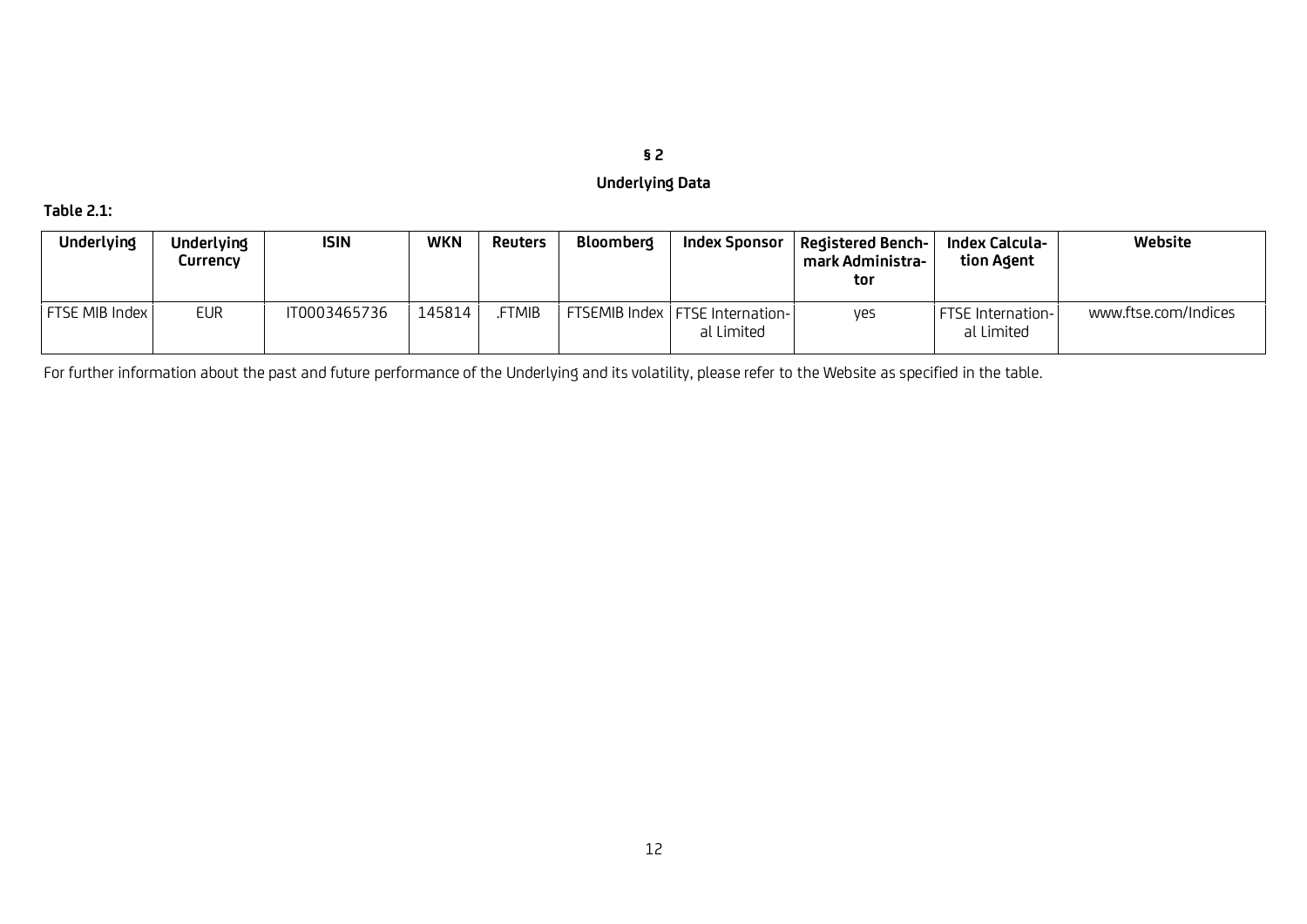## **PART C – SPECIAL CONDITIONS OF THE SECURITIES**

## (the "**Special Conditions**")

## **§ 1**

# **Definitions**

"**Additional Unconditional Amount (l)**" means the Additional Unconditional Amount (l) as specified in § 1 of the Product and Underlying Data.

"**Additional Unconditional Amount Payment Date (l)**" means the Additional Unconditional Amount Payment Date (l) as specified in § 1 of the Product and Underlying Data.

"**Adjustment Event**" means each of the following events:

- (a) changes in the relevant Index Concept or the calculation of the Underlying, that result in a new relevant Index Concept or calculation of the Underlying being no longer economically equivalent to the original relevant Index Concept or the original calculation of the Underlying; whether this is the case shall be determined by the Calculation Agent acting in accordance with relevant market practice and in good faith;
- (b) the calculation or publication of the Underlying is finally discontinued, or replaced by another index (the "**Index Replacement Event**");
- (c) due to circumstances for which the Issuer is not responsible, the Issuer is no longer entitled to use the Underlying as basis for the calculations or, respectively, specifications described in the Terms and Conditions of these Securities (an "**Index Usage Event**"); an Index Usage Event is also the termination of the license to use the Underlying due to an unacceptable increase in license fees;
- (d) a Hedging Disruption occurs; or
- (e) any event which is economically equivalent to one of the above-mentioned events with regard to its consequences on the Underlying; whether this is the case shall be determined by the Calculation Agent acting in accordance with relevant market practice and in good faith.

"**Banking Day**" means each day (other than a Saturday or Sunday) on which the Clearing System and the Trans-European Automated Real-time Gross settlement Express Transfer-System (TARGET2) ("**TARGET2**") are open for business.

"**Barrier**" means Barrier Level x R (initial).

"**Barrier Event**" means that the Reference Price on the respective Barrier Observation Date is lower than the Barrier.

"**Barrier Level**" means the Barrier Level as specified in § 1 of the Product and Underlying Data.

"**Calculation Agent**" means the Calculation Agent as specified in § 2 (2) of the General Conditions.

"**Calculation Date**" means each day on which the Reference Price is published by the Index Sponsor or the Index Calculation Agent, as the case may be.

"**Call Event**" means Index Call Event.

"**Change in Law**" means that due to

- (a) the coming into effect of changes in laws or regulations (including but not limited to tax laws or capital market provisions) or
- (b) a change in relevant case law or administrative practice (including the administrative practice of the tax or financial supervisory authorities),

if such changes become effective on or after the First Trade Date, the holding, acquisition or sale of the Underlying or assets that are needed in order to hedge price risks or other risks with respect to its obligations under the Securities is or becomes wholly or partially illegal for the Issuer.

The Issuer determines acting in accordance with relevant market practice and in good faith whether this is the case.

"**Clearance System**" means the principal domestic clearance system customarily used for settling trades in the securities that form the basis of the Underlying as determined by the Calculation Agent acting in accordance with relevant market practice and in good faith.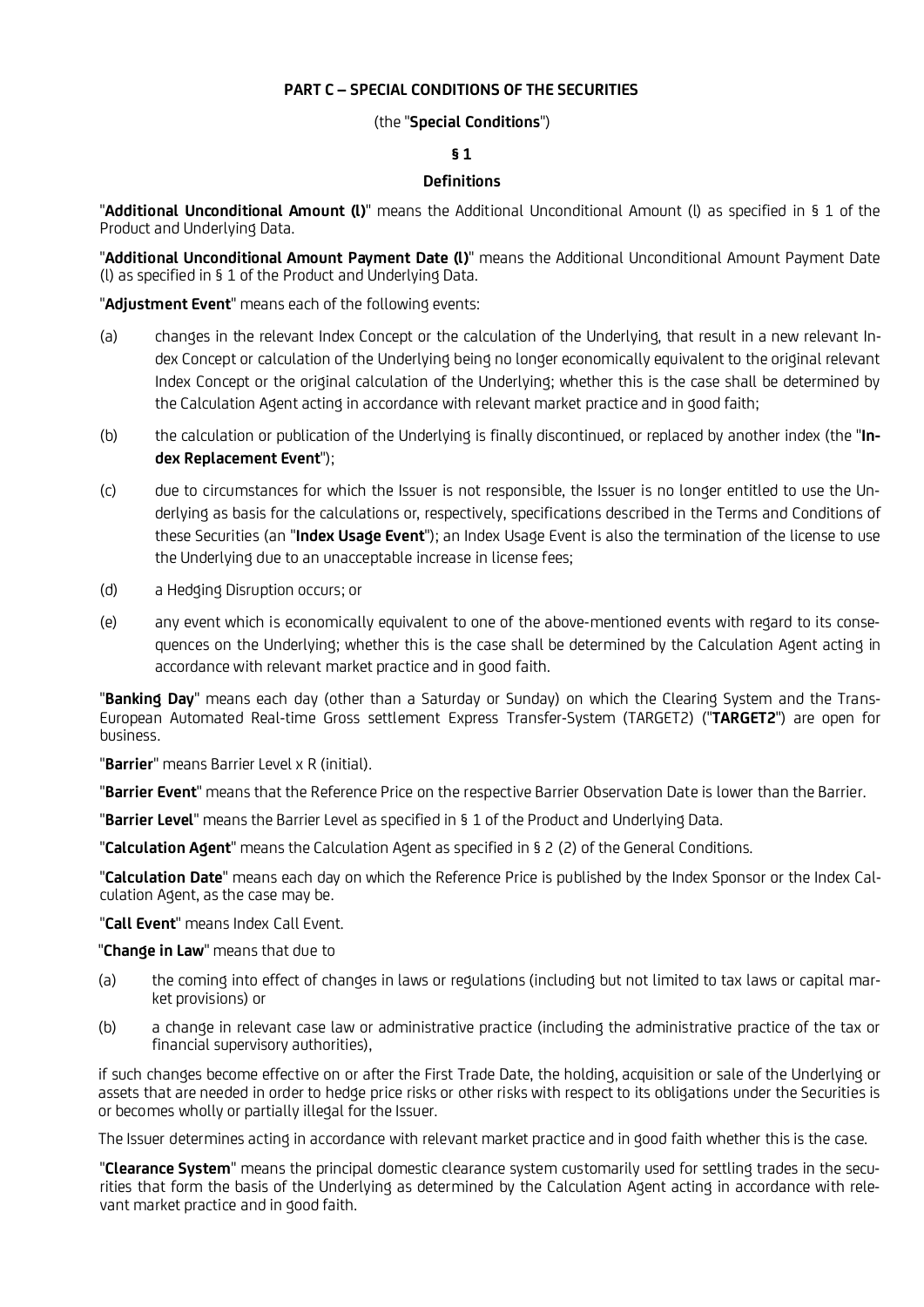"**Clearance System Business Day**" means, with respect to the Clearance System, any day (other than a Saturday or Sunday) on which the Clearance System is open for the acceptance and execution of settlement instructions.

"**Clearing System**" means Monte Titoli S.p.A., with offices in Piazza degli Affari no. 6, Milan, Italy ("**Monte Titoli**").

"**Determining Futures Exchange**" means the options and/or futures exchange, on which respective derivatives of the Underlying or – if derivatives on the Underlying are not traded – its components (the "**Derivatives**") are mostly liquidly traded, such options and/or futures exchange shall be determined by the Calculation Agent acting in accordance with relevant market practice and in good faith by way of notice pursuant to § 6 of the General Conditions.

In the case of a material change in the market conditions at the Determining Futures Exchange, such as a final discontinuation of derivatives' quotation linked to the Underlying or to its components at the Determining Futures Exchange or a considerably restricted number or liquidity, it shall be substituted as the Determining Futures Exchange by another options and/or futures exchange that offers satisfactorily liquid trading in the Derivatives (the "**Substitute Futures Exchange**"); such options and/or futures exchange shall be determined by the Calculation Agent acting in accordance with relevant market practice and in good faith. In the event of such substitution, any reference to the Determining Futures Exchange in the Terms and Conditions of these Securities shall be deemed to refer to the Substitute Futures Exchange.

"**Expiry Date (***Data di Scadenza***)**" means the Expiry Date as specified in § 1 of the Product and Underlying Data.

"**Final Payment Date**" means the Final Payment Date as specified in § 1 of the Product and Underlying Data.

"**First Trade Date**" means the First Trade Date as specified in § 1 of the Product and Underlying Data.

"**Hedging Disruption**" means that the Issuer is not able to

- (a) close, continue or carry out transactions or acquire, exchange, hold or sell assets (respectively) which are needed in order to hedge price risks or other risks with regard to its obligations under the Securities; whether this is the case shall be determined by the Calculation Agent acting in accordance with relevant market practice and in good faith; or
- (b) realise, reclaim or pass on proceeds from such transactions or assets,

under conditions which are economically substantially equivalent to those on the First Trade Date.

"**Index Calculation Agent**" means the Index Calculation Agent as specified in § 2 of the Product and Underlying Data.

"**Index Call Event**" means each of the following events:

- (a) no suitable Replacement Underlying is available; whether this is the case shall be determined by the Calculation Agent acting in accordance with relevant market practice and in good faith;
- (b) a Change in Law occurs;
- (c) the Underlying is no longer calculated or published in the Underlying Currency;
- (d) no suitable substitute for the Index Sponsor and/or the Index Calculation Agent is available; whether this is the case shall be determined by the Calculation Agent acting in accordance with relevant market practice and in good faith.

"**Index Sponsor**" means the Index Sponsor as specified in § 2 of the Product and Underlying Data.

"**Issue Date**" means the Issue Date as specified in § 1 of the Product and Underlying Data.

"**Market Disruption Event**" means each of the following events:

- (a) in general the suspension or restriction of trading on the exchanges or the markets on which the securities that form the basis of the Underlying are listed or traded, or on the respective futures exchanges or on the markets on which Derivatives of the Underlying are listed or traded;
- (b) in relation to individual securities which form the basis of the Underlying, the suspension or restriction of trading on the exchanges or on the markets on which such securities are traded or on the respective futures exchange or the markets on which derivatives of such securities are traded;
- (c) in relation to individual Derivatives of the Underlying, the suspension or restriction of trading on the futures exchanges or the markets on which such derivatives are traded;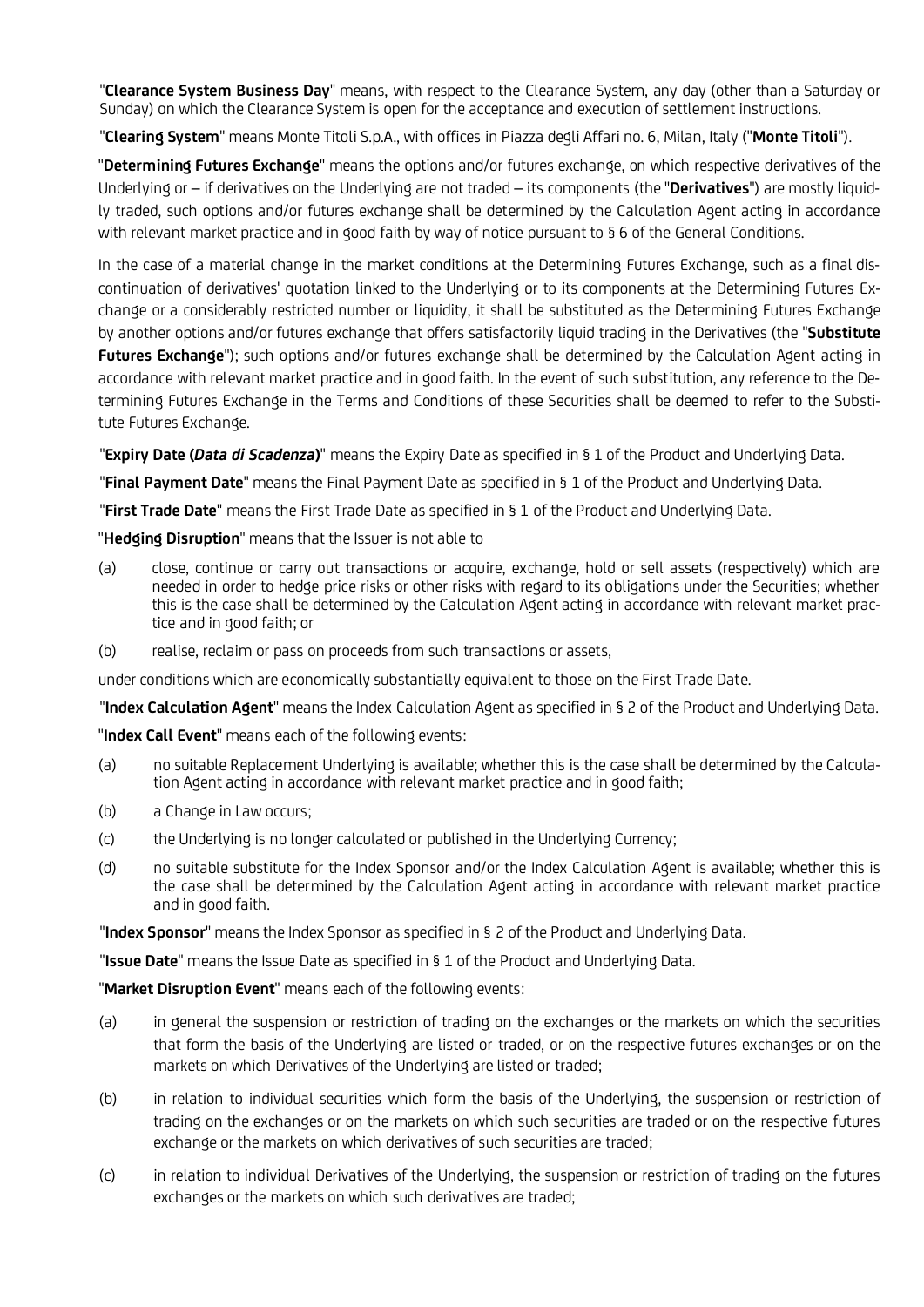(d) the suspension of or failure or the non-publication of the calculation of the Underlying as a result of a decision by the Index Sponsor or the Index Calculation Agent;

to the extent that such Market Disruption Event occurs in the last hour prior to the normal calculation of the Reference Price, which is relevant for the Securities, and continues at the point of time of the normal calculation and is material; whether this is the case shall be determined by the Calculation Agent acting in accordance with relevant market practice and in good faith. Any restriction of the trading hours or the number of days on which trading takes place on the Relevant Exchange or, as the case may be, the Determining Futures Exchange, shall not constitute a Market Disruption Event provided that the restriction occurs due to a previously announced change in the rules of the Relevant Exchange or, as the case may be, the Determining Futures Exchange.

"**Nominal Amount**" means the Nominal Amount as specified in § 1 of the Product and Underlying Data.

"**Observation Date**" means each of the following Observation Dates:

"**Barrier Observation Date**" means each of the Barrier Observation Dates as specified in § 1 of the Product and Underlying Data. If a Barrier Observation Date is not a Calculation Date, the immediately following day, which is a Calculation Date shall be the respective Barrier Observation Date.

"**Initial Observation Date**" means the Initial Observation Date as specified in § 1 of the Product and Underlying Data. If the Initial Observation Date is not a Calculation Date, the immediately following day, which is a Calculation Date shall be the Initial Observation Date.

"**Final Observation Date**" means the Final Observation Date as specified in § 1 of the Product and Underlying Data. If the Final Observation Date is not a Calculation Date the immediately following day, which is a Calculation Date shall be the Final Observation Date. The Final Payment Date will be postponed accordingly. Interest shall not be payable due to such postponement.

"**Principal Paying Agent**" means the Principal Paying Agent as specified in § 2 (1) of the General Conditions.

"**R (final)**" means the Reference Price on the Final Observation Date.

"**R (initial)**" means the Reference Price on the Initial Observation Date.

"**Record Date**" means the Record Date as specified in § 1 of the Product and Underlying Data. On the Record Date the Clearing System determines the payment of the Additional Unconditional Amount (l) vis-à-vis the Security Holders.

"**Redemption Amount**" means the Redemption Amount as calculated or, respectively, specified by the Calculation Agent pursuant to § 4 of the Special Conditions.

"**Reference Price**" means the Reference Price of the Underlying as specified in § 1 of the Product and Underlying Data.

"**Registered Benchmark Administrator**" means that the Underlying is administered by an administrator who is registered in a register pursuant to Article 36 of the Benchmark Regulation as specified in § 2 of the Product and Underlying Data.

"**Relevant Exchange**" means the exchange, on which the components of the Underlying are traded, such exchange shall be determined by the Calculation Agent acting in accordance with relevant market practice and in good faith by way of notice pursuant to § 6 of the General Conditions in accordance with such components' liquidity.

In the case of a material change in the market conditions at the Relevant Exchange, such as a final discontinuation of the quotation of the components of the Underlying at the Relevant Exchange and the quotation at a different stock exchange or a considerably restricted number or liquidity, the Relevant Exchange shall be substituted as the Relevant Exchange by another exchange that offers satisfactorily liquid trading in the Underlying (the "**Substitute Exchange**"); such exchange shall be determined by the Calculation Agent acting in accordance with relevant market practice and in good faith. In this case, any reference to the Relevant Exchange in the Terms and Conditions of these Securities shall be deemed to refer to the Substitute Exchange.

"**Security Holder**" means the holder of a Security.

"**Settlement Cycle**" means the period of Clearance System Business Days following a transaction on the Relevant Exchange in the securities that form the basis of the Underlying, during which period settlement will customarily take place according to the rules of such Relevant Exchange.

"**Specified Currency**" means the Specified Currency as specified in § 1 of the Product and Underlying Data.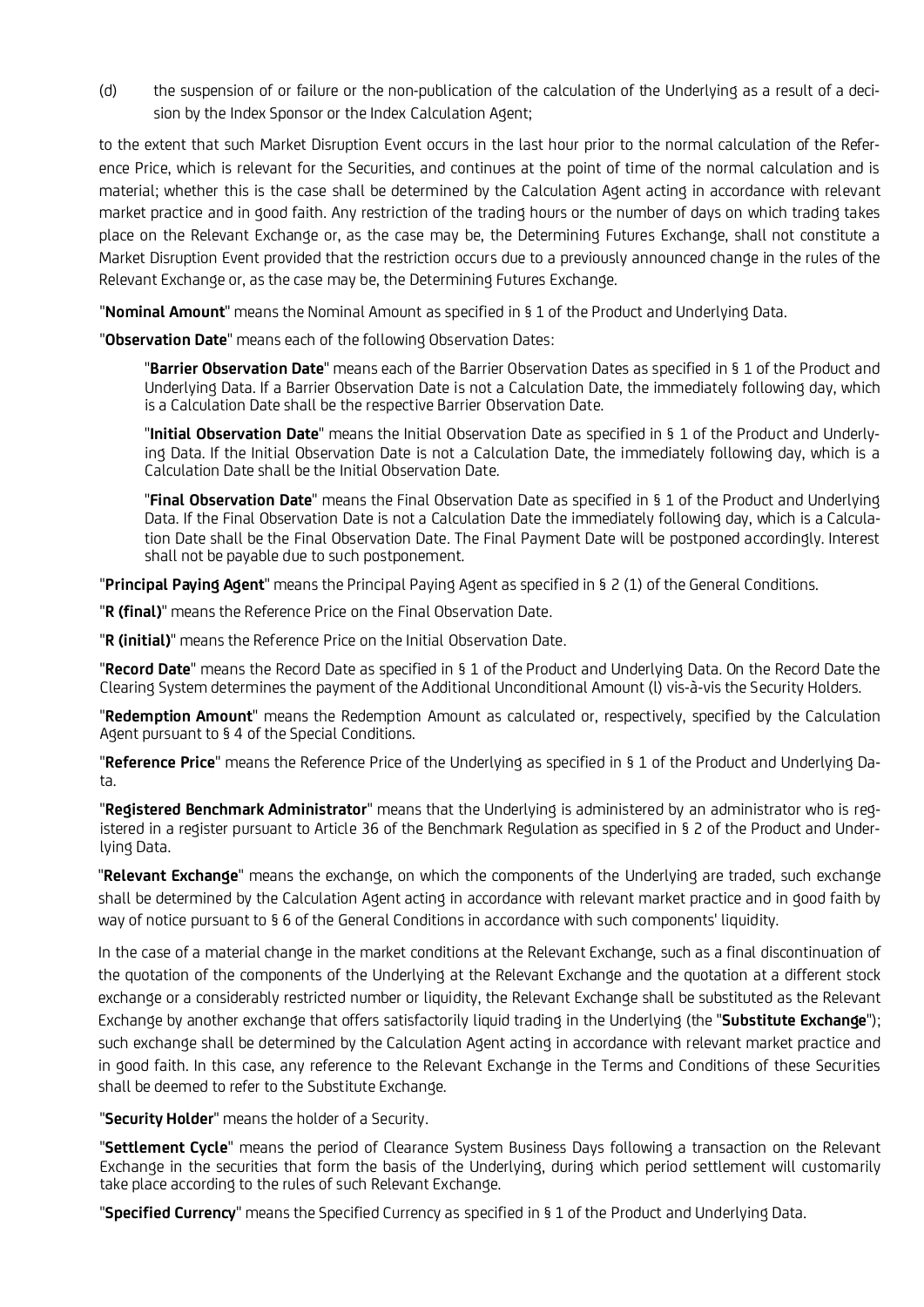"**Strike**" means Strike Level x R (initial).

"**Strike Level**" means the Strike Level as specified in § 1 of the Product and Underlying Data.

"**Terms and Conditions**" means the terms and conditions of these Securities as set out in the General Conditions (Part A), the Product and Underlying Data (Part B) and the Special Conditions (Part C).

"**Underlying**" means the Underlying as specified in § 1 of the Product and Underlying Data.

"**Underlying Currency**" means the Underlying Currency as specified in § 2 of the Product and Underlying Data.

"**Website for Notices**" means the Website for Notices as specified in § 1 of the Product and Underlying Data.

"**Website of the Issuer**" means the Website of the Issuer as specified in § 1 of the Product and Underlying Data.

### **§ 2**

## **Interest, Additional Amount**

- (1) *Interest:* The Securities do not bear interest.
- (2) *Additional Unconditional Amount (l):* The respective Additional Unconditional Amount (l) will be paid on the respective Additional Unconditional Amount Payment Date (l) pursuant to the provisions of § 6 of the Special Conditions.

## **§ 3**

#### **Redemption**

*Redemption:* The Securities shall be redeemed by payment of the Redemption Amount on the Final Payment Date pursuant to the provisions of § 6 of the Special Conditions.

#### **§ 4**

### **Redemption Amount**

*Redemption Amount:* The Redemption Amount corresponds to an amount in the Specified Currency calculated or specified by the Calculation Agent as follows:

- *-* If no Barrier Event has occurred the Redemption Amount is equal to the Nominal Amount.
- *-* If a Barrier Event has occurred the Redemption Amount is specified according to the following formula:

Redemption Amount = Nominal Amount  $\times$  R (final) / Strike

### **§ 5**

#### **Issuer's Extraordinary Call Right**

*Issuer's extraordinary call right:* Upon the occurrence of a Call Event the Issuer may call the Securities extraordinarily by giving notice pursuant to § 6 of the General Conditions and redeem the Securities at their Cancellation Amount. Such call shall become effective at the time indicated in the notice.

The "**Cancellation Amount**" shall be the fair market value of the Securities as of the first Banking Day before the extraordinary call becomes effective, determined by the Calculation Agent acting in accordance with relevant market practice and in good faith under then prevailing circumstances.

The determination of the fair market value is based on the economic equivalent of the Issuer's payment obligations to the Security Holders consistent with the provisions for the redemption profile, interest or other additional amounts of the Securities that would otherwise be due after the day on which the extraordinary call becomes effective and which is adjusted for taking into consideration the following parameters as of the first Banking Day before the extraordinary call becomes effective: the price of the Underlying, the remaining time to maturity, the estimated volatili-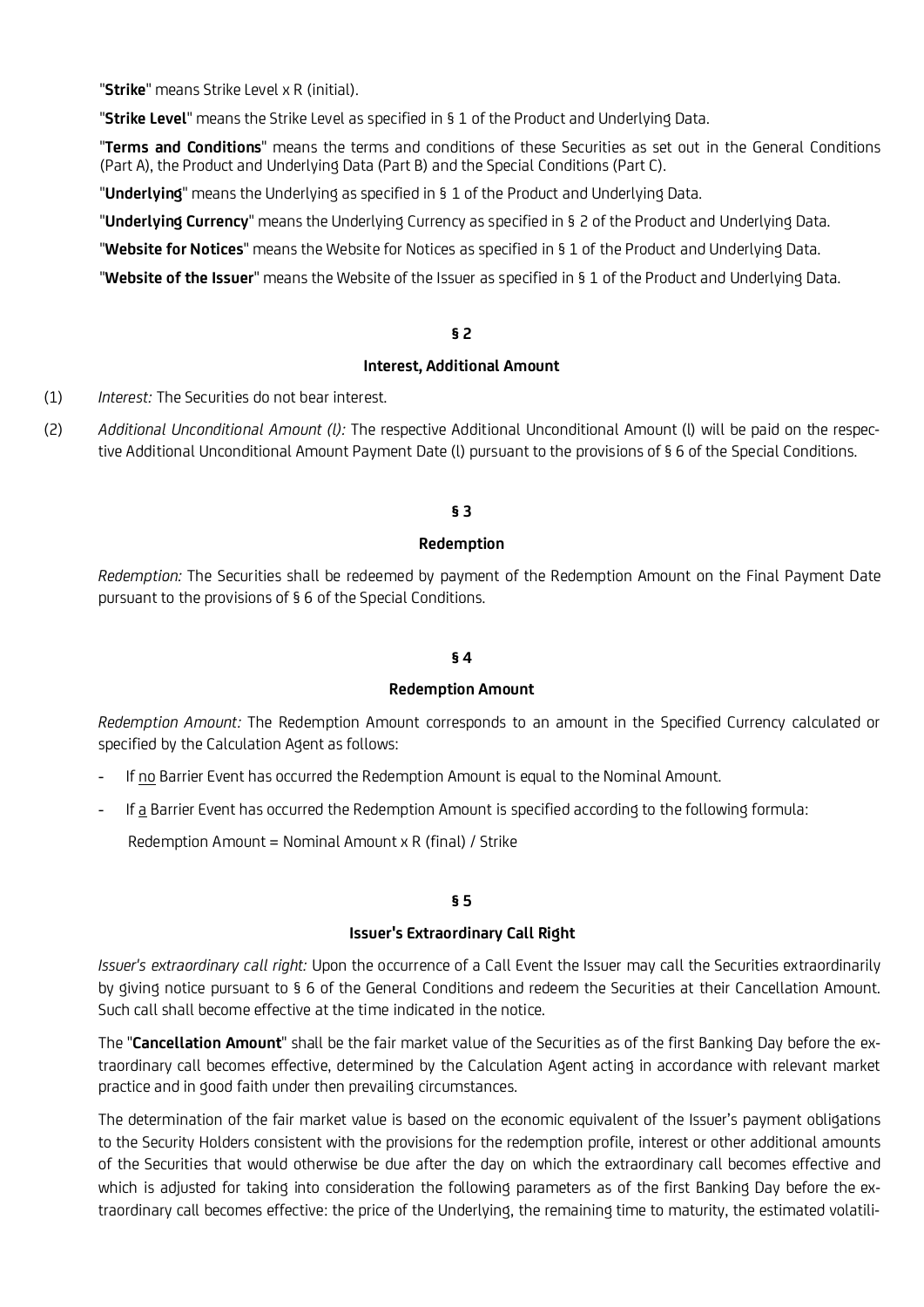ty, the expected dividends (if applicable), the current market interest rate as well as the interest spread associated with the credit default risk of the Issuer and any other relevant market parameter that can influence the value of the Securities. The Cancellation Amount will be paid within five Banking Days following the date as of which the extraordinary call becomes effective, or at the date specified in the above mentioned notice, as the case may be, pursuant to the provisions of § 6 of the Special Conditions.

## **§ 6**

## **Payments**

- (1) *Rounding:* The amounts payable under these Terms and Conditions shall be rounded up or down to the nearest EUR 0.01, with EUR 0.005 being rounded upwards.
- (2) *Business day convention:* If the due date for any payment under the Securities (the "**Payment Date**") is not a Banking Day then the Security Holders shall not be entitled to payment until the next following Banking Day. The Security Holders shall not be entitled to further interest or other payments in respect of such delay.
- (3) *Manner of payment, discharge:* All payments shall be made to the Principal Paying Agent. The Principal Paying Agent shall pay the amounts due to the Clearing System to be credited to the respective accounts of the depository banks and to be transferred to the Security Holders. The payment to the Clearing System shall discharge the Issuer from its obligations under the Securities in the amount of such a payment.
- (4) *Interest of default:* If the Issuer fails to make payments under the Securities when due, the amount due shall bear interest on the basis of the legal interest rate (*'Saggio degli Interessi legali'*), pursuant to Section 1284 CC, without prejudice to any other mandatory provisions under Italian law. Such accrual of interest starts on the day following the due date of that payment (including) and ends on the effective date of the payment (including).

# **§ 7**

## **Market Disruptions**

(1) *Postponement:* Notwithstanding the provisions of § 8 of the Special Conditions, if a Market Disruption Event occurs on an Observation Date, the respective Observation Date will be postponed to the next following Calculation Date on which the Market Disruption Event no longer exists.

Any Payment Date relating to such Observation Date shall be postponed if applicable. Interest shall not be payable due to such postponement.

(2) *Discretional valuation:* Should the Market Disruption Event continue for more than 8 consecutive Banking Days the Calculation Agent shall determine acting in accordance with relevant market practice and in good faith the respective Reference Price required for the calculations or, respectively, specifications described in the Terms and Conditions of these Securities. Such Reference Price shall be determined in accordance with prevailing market conditions at 10:00 a.m. (Munich local time) on this 9<sup>th</sup> Banking Day, taking into account the financial position of the Security Holders.

If within these 8 Banking Days traded Derivatives of the Underlying expire and are settled on the Determining Futures Exchange, the settlement price established by the Determining Futures Exchange for the there traded Derivatives will be taken into account in order to conduct the calculations or, respectively, specifications described in the Terms and Conditions of these Securities. In that case, the expiration date for those Derivatives is the respective Observation Date.

# **§ 8**

# **Index Concept, Adjustments, Replacement Underlying, New Index Sponsor and New Index Calculation Agent, Replacement Specification**

(1) *Index Concept:* The basis for the calculations or, respectively, specifications of the Calculation Agent described in the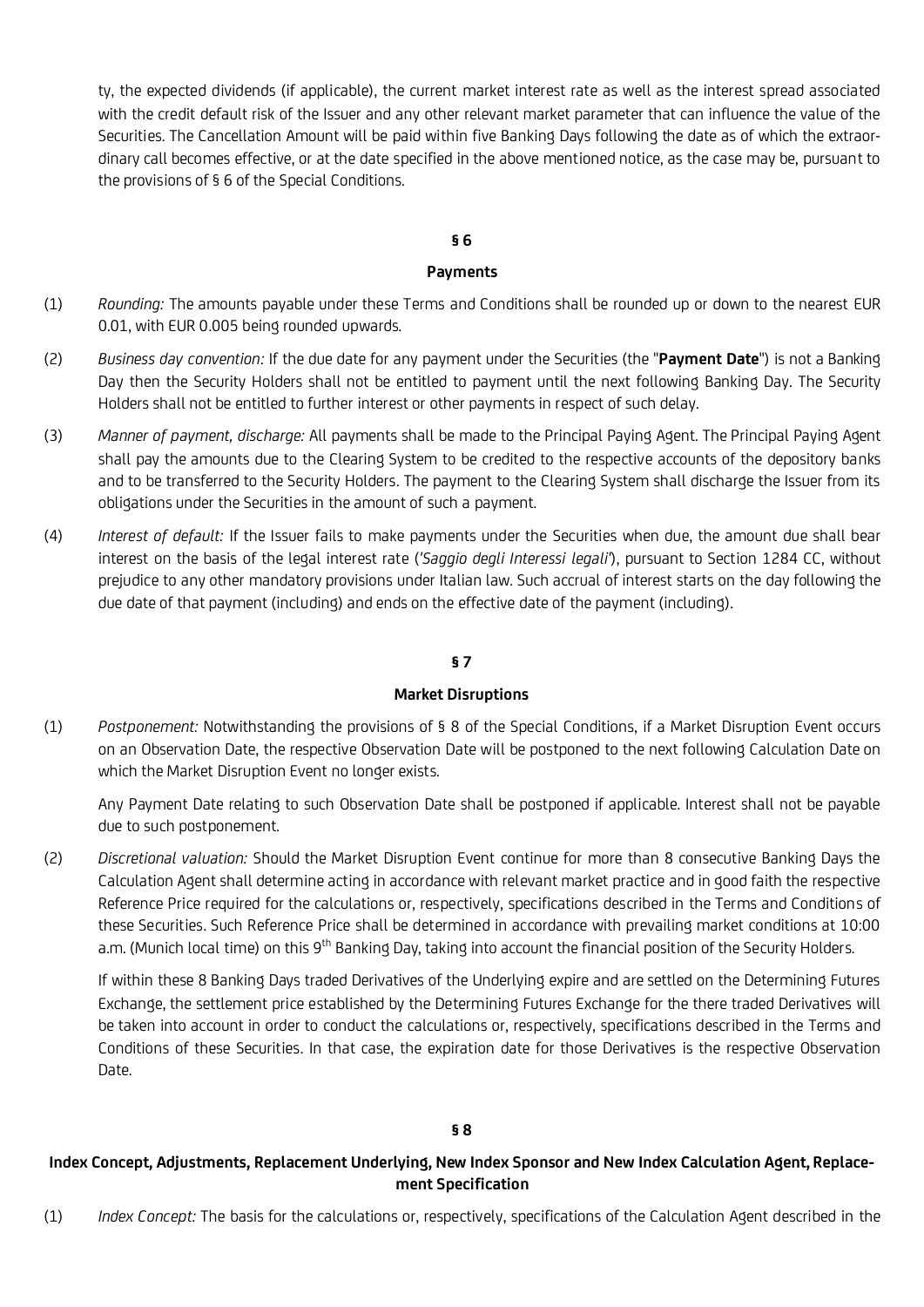Terms and Conditions of these Securities shall be the Underlying with its provisions currently applicable, as developed and maintained by the Index Sponsor, as well as the respective method of calculation, determination, and publication of the price of the Underlying (the "**Index Concept**") applied by the Index Sponsor. This shall also apply if during the term of the Securities changes are made or occur in respect of the Index Concept, or if other measures are taken, which have an impact on the Index Concept, unless otherwise provided in the below provisions.

- (2) *Adjustments:* Upon the occurrence of an Adjustment Event the Terms and Conditions of these Securities (in particular the Underlying, the Ratio and/or all prices of the Underlying, which have been specified by the Calculation Agent) and/or all prices of the Underlying determined by the Calculation Agent on the basis of the Terms and Conditions of these Securities shall be adjusted in such a way that the financial position of the Security Holders remains unchanged to the greatest extent possible. Such adjustments shall be made by the Calculation Agent acting in accordance with relevant market practice and in good faith. Any such adjustment will be performed taking into consideration any adjustments made by the Determining Futures Exchange to the traded Derivatives linked to the Underlying, and the remaining term of the Securities as well as the latest available price of the Underlying. If the Calculation Agent determines that, pursuant to the rules of the Determining Futures Exchange, no adjustments were made to the Derivatives linked to the Underlying, the Terms and Conditions of these Securities shall regularly remain unchanged. The exercised adjustments and the date of the first application shall be notified according to § 6 of the General Conditions.
- (3) *Replacement Underlying:* In cases of an Index Replacement Event or an Index Usage Event, the adjustment pursuant to paragraph (2) is usually made by the Calculation Agent acting in accordance with relevant market practice and in good faith determining, which index should be used in the future as Underlying (the "**Replacement Underlying**"). If necessary, the Calculation Agent will make further adjustments to the Terms and Conditions of these Securities (in particular to the Underlying, the Ratio and/or all prices of the Underlying, which have been specified by the Issuer) and/or all prices of the Underlying determined by the Calculation Agent pursuant to the Terms and Conditions of these Securities in such a way that the financial position of the Security Holders remains unchanged to the greatest extent possible. The Replacement Underlying and the adjustments made as well as the time of its first application will be published in accordance with § 6 of the General Conditions. From the first application of the Replacement Underlying on, any reference to the replaced Underlying in the Terms and Conditions of these Securities shall be deemed to refer to the Replacement Underlying.
- (4) *New Index Sponsor and New Index Calculation Agent:* If the Underlying is no longer determined by the Index Sponsor but rather by another person, company or institution (the "**New Index Sponsor**"), then all calculations or, respectively, specifications described in the Terms and Conditions of these Securities shall occur on the basis of the Underlying as determined by the New Index Sponsor. In this case, any reference to the replaced Index Sponsor in the Terms and Conditions of these Securities shall be deemed to refer to the New Index Sponsor. If the Underlying is no longer calculated by the Index Calculation Agent but rather by another person, company or institution (the "**New Index Calculation Agent**"), then all calculations or, respectively, specifications described in the Terms and Conditions of these Securities shall occur on the basis of the Underlying as calculated by the New Index Calculation Agent. In this case, any reference to the replaced Index Calculation Agent in the Terms and Conditions of these Securities shall be deemed to refer to the New Index Calculation Agent.
- (5) *Replacement Specification:* If a price of the Underlying published by the Index Sponsor or the Index Calculation Agent, as the case may be, pursuant to the Terms and Conditions of these Securities will subsequently be corrected and the correction (the "**Corrected Value**") will be published by the Index Sponsor or the Index Calculation Agent, as the case may be, after the original publication, but still within one Settlement Cycle, then the Calculation Agent will notify the Issuer of the Corrected Value without undue delay and shall again specify and publish pursuant to § 6 of the General Conditions the relevant value by using the Corrected Value (the "**Replacement Specification**").

UniCredit Bank AG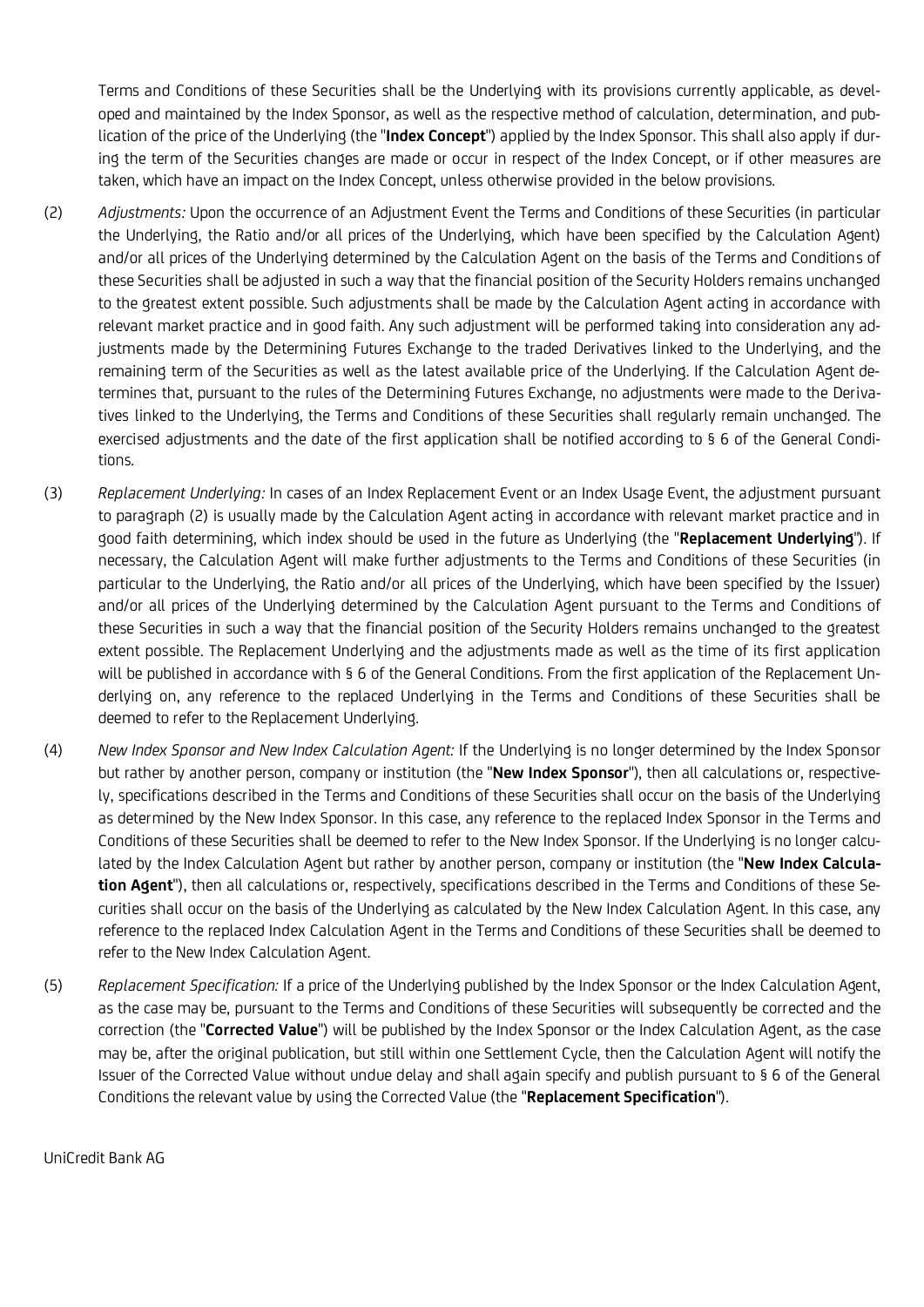# **Summary**

## **Section 1 – Introduction containing warnings**

This summary should be read as an introduction to the Prospectus.

Investors should base any decision to invest in the Securities on a consideration of the Prospectus as a whole.

Investors could lose all or part of the invested capital.

Where a claim relating to the information contained in this Prospectus is brought before a court, the plaintiff investor might, under national law, have to bear the costs of translating the Prospectus (including any supplements as well as the Final Terms) before the legal proceedings are initiated.

Civil liability attaches only to those persons who have tabled the summary including any translation thereof, but only where the summary is misleading, inaccurate or inconsistent, when read together with the other parts of the Prospectus, or where it does not provide, when read together with the other parts of the Prospectus, key information in order to aid investors when considering whether to invest in such Securities.

# **You are about to purchase a product that is not simple and may be difficult to understand.**

## *Securities:* **Cash Collect su FTSE MIB Index** (ISIN: DE000HV4FA47)

*Issuer:* UniCredit Bank AG (the "**Issuer**" or "**HVB**" and HVB, together with its consolidated subsidiaries, the "**HVB Group**"), Arabellastr. 12, 81925 Munich, Federal Republic of Germany. Phone number: +49 89 378 17466 – Website: [www.hypovereinsbank.de.](http://www.hypovereinsbank.de/) The Legal Entity Identifier (LEI) of the Issuer is: 2ZCNRR8UK83OBTEK2170.

*Competent authority:* Bundesanstalt für Finanzdienstleistungsaufsicht ("**BaFin**"), Marie-Curie-Str. 24-28, 60439 Frankfurt, Federal Republic of Germany. Phone number: +49 (0)228 41080.

*Date of approval of the Prospectus:* Base Prospectus of UniCredit Bank AG for Securities with Single-Underlying (without capital protection) II dated and approved by BaFin on 19 December 2019 (the "**Prospectus**").

## **Section 2 – Key information on the Issuer**

## **Who is the Issuer of the Securities?**

UniCredit Bank AG is the legal name. HypoVereinsbank is the commercial name of the Issuer. HVB has its registered office at Arabellastr. 12, 81925 Munich, was incorporated in Germany and is registered with the Commercial Register at the Local Court (*Amtsgericht*) in Munich under number HRB 42148, incorporated as a stock corporation under the laws of the Federal Republic of Germany. The LEI is 2ZCNRR8UK83OBTEK2170.

## **Principal Activities**

HVB offers a comprehensive range of banking and financial products and services to private, corporate and public sector customers, international companies and institutional customers.

This range extends from mortgage loans, consumer loans, savings-and-loan and insurance products, and banking services for private customers through to business loans and foreign trade financing and investment banking products for corporate customers.

In the private banking and wealth management customer segments, HVB offers comprehensive financial and asset planning.

## **Major Shareholders**

UniCredit S.p.A. holds directly 100% of HVB's share capital.

## **Key Managing Directors**

The Management Board (*Vorstand*) consists of seven members: Sandra Betocchi Drwenski (Chief Operating Officer), Markus Beumer (Commercial Banking - Unternehmer Bank), Jörg Frischholz (Commercial Banking – Private Clients Bank), Ljiljana Čortan (Chief Risk Officer), Dr. Michael Diederich (Spokesman of the Management Board, Human Capital/Arbeit und Soziales), Jan Kupfer (Corporate & Investment Banking) and Simone Marcucci (Chief Financial Officer).

## **Statutory Auditors**

Deloitte GmbH Wirtschaftsprüfungsgesellschaft, the independent auditor (*Wirtschaftsprüfer*) of HVB, has audited the consolidated financial statements (*Konzernabschluss*) of HVB Group for the financial year ended 31 December 2018 and for the financial year ended 31 December 2019 and the unconsolidated financial statements of HVB for the financial year ended 31 December 2018 and for the financial year ended 31 December 2019 and has in each case issued an unqualified audit opinion thereon.

## **What is the key financial information regarding the Issuer?**

The following selected financial information of the Issuer is based on the audited consolidated financial statements of the Issuer as of and for the year ended 31 December 2018 and 31 December 2019.

## **Consolidated income statement**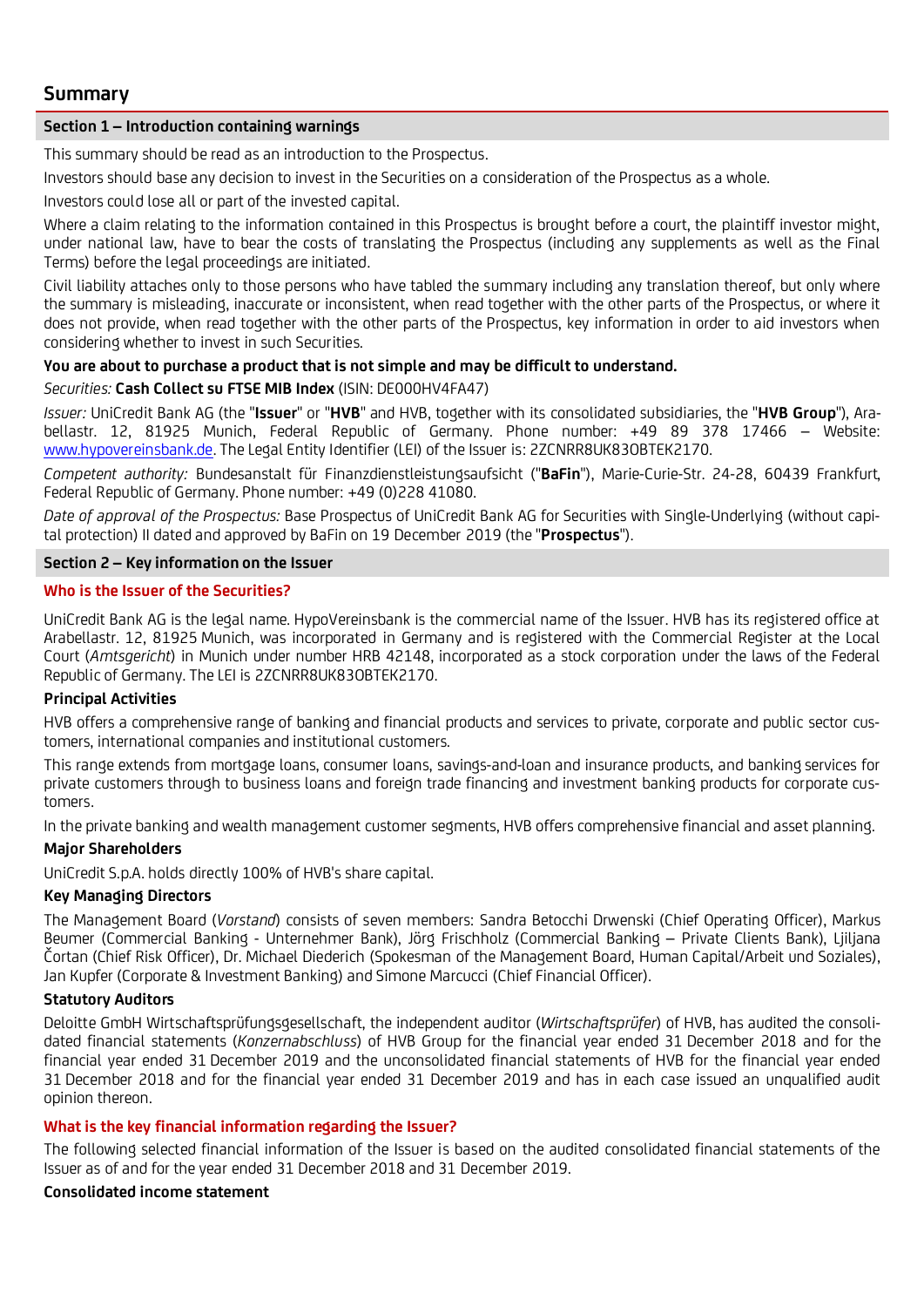|                                 | 1/1/2019 - 31/12/2019 | $1/1/2018 - 31/12/2018$ |
|---------------------------------|-----------------------|-------------------------|
| Net interest income             | €2,388m               | €2,484m                 |
| Net fees and commissions        | €973m                 | €973 $m⊥$               |
| Credit impairment losses IFRS 9 | $€-115m$              | $€-16m$                 |
| Net trading income              | €579m                 | €693m                   |
| Operating profit                | €1,671m               | €1,947 $m1$             |
| Profit after tax                | €810m                 | €483 $m1$               |
| Earnings per share              | €0.99                 | €0.58 $⊥$               |

1 UniCredit changed the measurement method to a fair value measurement of investment properties, which has been retrospectively applied. In consequence the figures for 2018 have been restated. In addition the disclosure of expenses for certain payment transaction services and of services in connection with credit card payment or credit card management has been corrected and are now shown as commission expense instead of operating costs. Again figures for 2018 have been restated as well.

### **Balance sheet**

|                                                                 | 1/1/2019 - 31/12/2019 | $1/1/2018 - 31/12/2018$ |
|-----------------------------------------------------------------|-----------------------|-------------------------|
| Total assets                                                    | €303,598m             | €287,334m <sup>3</sup>  |
| Senior debt <sup>1</sup>                                        | €28,105m              | €24,128m                |
| Subordinated debt <sup>2</sup>                                  | €464m                 | €545m                   |
| Loans and receivables with customers (at cost)                  | €139,632m             | €133,706m               |
| Deposits from customers                                         | €125,394m             | €121,038m               |
| Total equity                                                    | €18,915m              | €18,267m <sup>3</sup>   |
| Common Equity Tier 1 capital (CET1) ratio                       | 17.5%                 | 19.9%                   |
| Total Capital Ratio                                             | 18.1%                 | 20.6%                   |
| Leverage Ratio calculated under applicable regulatory framework | 4.3%                  | 4.9%                    |

1 Balance sheet item "Debt securities in issue" minus subordinated debt (31/12/2019: Debt securities in issue total € 28,256m minus subordinated capital €151m; 31/12/2018: Debt securities in issue total € 24,360m minus subordinated capital €232m)

2 Comprised subordinated capital of the balance sheet items "Deposits from banks" and "Debt securities in issue"

3 UniCredit changed the measurement method to a fair value measurement of investment properties, which has been retrospectively applied. In consequence the figures for 2018 have been restated. In addition the disclosure of expenses for certain payment transaction services and of services in connection with credit card payment or credit card management has been corrected and are now shown as commission expense instead of operating costs. Again figures for 2018 have been restated as well.

#### **What are the key risks that are specific to the Issuer?**

**Risks related to the Issuer's financial situation:** Risk that HVB Group will not be able to meet its payment obligations on time or in full or to obtain sufficient liquidity when required as well as that liquidity will only be available at higher interest rates, and the risk that the bank will only be able to liquidate assets on the market at a discount could create liquidity problems for HVB Group and thus could result in a limited ability to fund its activities and meet its minimum liquidity requirements.

**Risks related to the Issuer's specific business activities:** Risks arising from the normal business activities of HVB Group, which involve credit risk in the lending business, market risk in the trading business as well as risks from other business areas like the real estate and financial investment business activities of HVB Group could have an adverse impact on HVB Group's profitability and financial position.

**General risks related to the Issuer's business operations:** Risks from inadequate or failed internal processes, systems and people or from external events, risks caused by adverse reactions of stakeholders due to their altered perception of the bank as well as risks from unexpected negative changes in the business volume and/or margins (that are not attributed to other risk types) could result in potential losses and/or a reduction of the fair value of the bank.

**Legal and regulatory risk:** Changes of the regulatory and statutory environment of HVB could result in higher capital costs and a rise of costs for the implementation of regulatory requirements. In cases of non-compliance with regulatory requirements, (tax) laws, regulations, statutory provisions, agreements, mandatory practices and ethical standards, the public perception of HVB Group and its financial situation could be negatively affected.

**Strategic and macroeconomic risk:** Risks resulting from management either not recognising early enough or not correctly assessing significant developments or trends in the bank's environment and risks arising from negative economic developments in Germany and on the international financial and capital markets could have a negative effect on the assets, liabilities, financial position and profit or loss of HVB Group. It can be expected that the global spread of the coronavirus will signif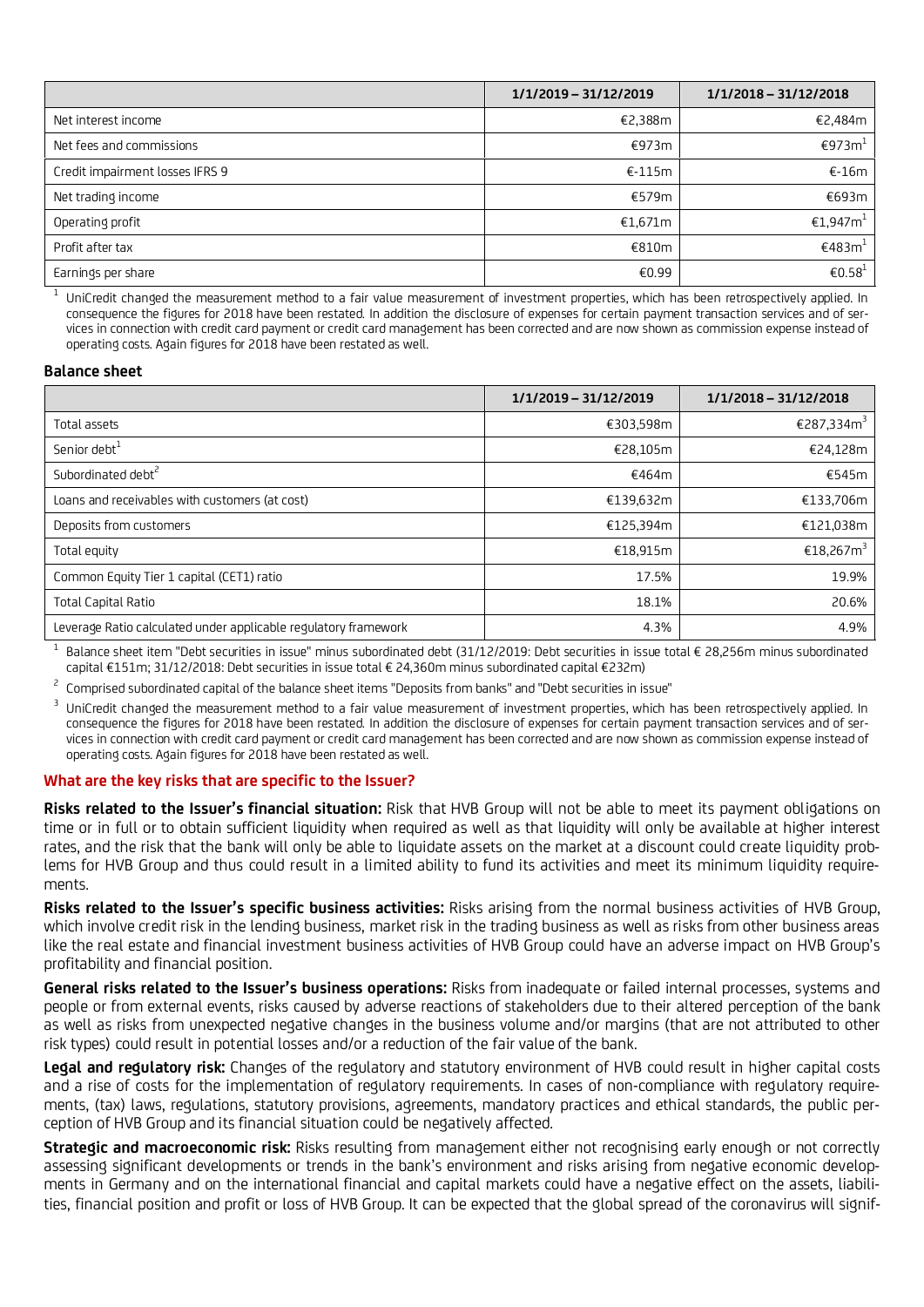icantly slow down global economic growth in the first half of the year. It is also possible that the burden will last longer depending on the course of the pandemic.

## **Section 3 – Key information on the Securities**

## **What are the main features of the Securities?**

## **Product Type, Underlying and form of the Securities**

*Product Type:* Bonus Plus Securities

*Underlying*: FTSE MIB Index (ISIN: IT0003465736)

The Securities are issued as debt instruments in dematerialized registered form pursuant to the Italian Consolidated Law on Financial Intermediation (*Testo Unico della Finanza*). The Securities will be represented by book entry and registered in the books of the Clearing System. The transfer of the Securities operates by registration on the relevant accounts opened in the Clearing System. The international securities identification number (ISIN) of the Securities is set out in Section 1.

### **Issuance, Nominal Amount and Term**

The Securities will be issued on 31 July 2020 in Euro (EUR) (the "**Specified Currency**"), with a Nominal Amount of EUR 100.00, as up to 300,000 Certificates. The Securities have a definite term.

### **Additional Unconditional Amount (l)**

An Additional Unconditional Amount (l) will be paid on the respective Additional Unconditional Amount Payment Date (l).

|                | <b>Additional Unconditional Amount (I)</b> | <b>Record Date</b> | Additional Unconditional Amount Payment Date<br>(1) |
|----------------|--------------------------------------------|--------------------|-----------------------------------------------------|
| $\mathbf{1}$   | EUR 0.73                                   | 6 November 2020    | 9 November 2020                                     |
| 2              | EUR 0.73                                   | 5 February 2021    | 8 February 2021                                     |
| 3              | EUR 0.73                                   | 6 May 2021         | 7 May 2021                                          |
| 4              | EUR 0.73                                   | 6 August 2021      | 9 August 2021                                       |
| 5              | EUR 0.73                                   | 5 November 2021    | 8 November 2021                                     |
| 6              | EUR 0.73                                   | 4 February 2022    | 7 February 2022                                     |
| $\overline{7}$ | EUR 0.73                                   | 6 May 2022         | 9 May 2022                                          |
| 8              | EUR 0.73                                   | 5 August 2022      | 8 August 2022                                       |
| 9              | EUR 0.73                                   | 4 November 2022    | 7 November 2022                                     |
| 10             | EUR 0.73                                   | 6 February 2023    | 7 February 2023                                     |
| 11             | EUR 0.73                                   | 5 May 2023         | 8 May 2023                                          |
| 12             | EUR 0.73                                   | 4 August 2023      | 7 August 2023                                       |
| 13             | EUR 0.73                                   | 6 November 2023    | 7 November 2023                                     |
| 14             | EUR 0.73                                   | 6 February 2024    | 7 February 2024                                     |
| 15             | EUR 0.73                                   | 6 May 2024         | 7 May 2024                                          |
| 16             | EUR 0.73                                   | 6 August 2024      | 7 August 2024                                       |

## **Redemption of the Securities**

The Securities will be redeemed on the Final Payment Date as follows:

- (A) A Barrier Event has not occurred. The Security Holder receives the Redemption Amount in the Specified Currency, which is equal to the Nominal Amount.
- (B) A Barrier Event has occurred. The Security Holder receives the Redemption Amount in the Specified Currency which is calculated by multiplying the Nominal Amount by a quotient. The quotient is formed by dividing the Final Reference Price by the Strike.

# **Additional definitions and product terms**

Barrier means the product of the Barrier Level and the Initial Reference Price.

Barrier Event means the Reference Price on the respective Barrier Observation Date is lower than the Barrier.

Final Reference Price means the Reference Price of the Underlying determined on the Final Observation Date.

Initial Reference Price means the Reference Price of the Underlying determined on the Initial Observation Date. Strike means the product of the Strike Level and the Initial Reference Price.

| Final<br>.<br>Final<br>Strike<br><b>Refe</b><br>erence<br>Barrier<br>Barrier<br>.<br><b>EXDIL</b><br>tial |  |  |  |  |
|-----------------------------------------------------------------------------------------------------------|--|--|--|--|
|                                                                                                           |  |  |  |  |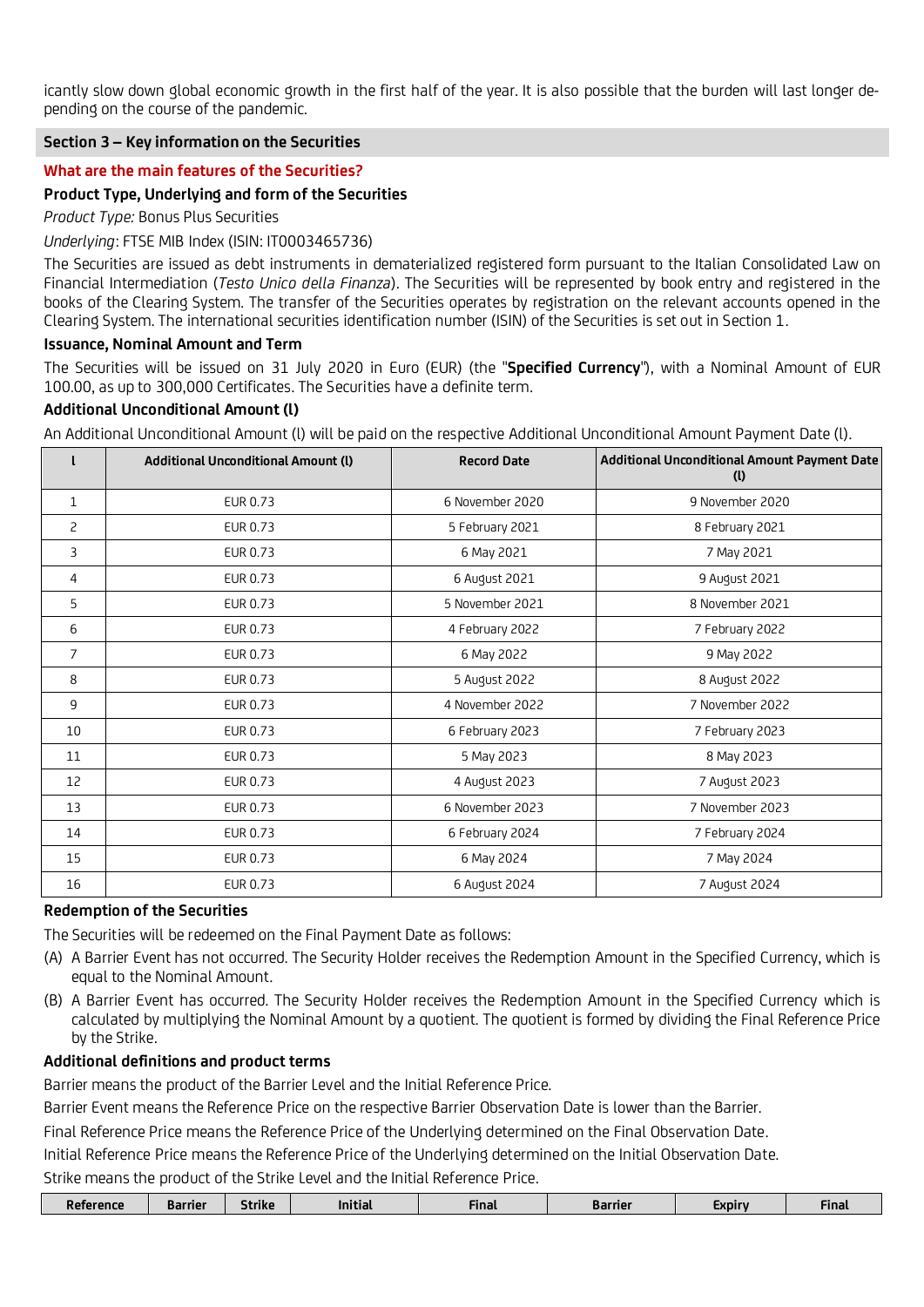| Price         | Level | Level | <b>Observation</b><br><b>Date</b> | <b>Observation</b><br>Date | <b>Observation</b><br><b>Date</b> | <b>Date</b><br>(Data di Scaden-<br>za) | <b>Payment</b><br>Date |
|---------------|-------|-------|-----------------------------------|----------------------------|-----------------------------------|----------------------------------------|------------------------|
| Closing price | 65%   | 100%  | 30 Jul 2020                       | 31 Jul 2024                | 31 Jul 2024                       | <sup>7</sup> Aug 2024                  | <sup>7</sup> Aug 2024  |

**Extraordinary termination right**: The Issuer has the right to extraordinary terminate the Securities at the fair market value of the Securities upon the occurrence of certain Call Events (for example, the calculation of the Underlying is discontinued and no suitable replacement underlying is available).

**Adjustment right**: The Terms and Conditions of the Securities may be adjusted by the Calculation Agent if an Adjustment Event occurs (for example, a change to the relevant index concept).

**Status of the Securities**: The obligations under the Securities constitute direct and unsecured obligations of the Issuer and rank *pari passu* with all other unsecured and unsubordinated obligations of the Issuer. In the case of a resolution (bail-in), the Securities will, within the liability cascade, be considered only after all non-preferred liabilities of the Issuer.

## **Where will the Securities be traded?**

No application for the Securities to be admitted to trading on a regulated market has been made. However, application to trading will be made with effect from 7 August 2020 on the following multilateral trading facilities (MTF): EuroTLX, organised and managed by Borsa Italiana S.p.A.

# **What are the key risks that are specific to the Securities?**

The specific risk factors related to the Securities, which in the view of the Issuer are material, are described below:

**Risk related to the rank and characteristic of the Securities in the case of a failure of the Issuer:** The Security Holders bear the risk of the insolvency of the Issuer. Moreover, Security Holders may become subject to resolution measures in relation to the Issuer if the Issuer is failing or likely to fail.

**Specific Risks related to the payment profile of the Securities:** There is the particular risk that the price of the Underlying falls and consequently the Security Holder will suffer a significant loss of his invested capital. A total loss is possible. Falling prices of the Underlying will have a negative impact on the Security Holder, especially if a Barrier Event occurs.

**Risks arising from the Terms and Conditions of the Securities:** The Security Holders bear a risk of loss if the Securities are terminated by the Issuer. The Securities will then be redeemed at their fair market value of the Securities. This may be lower than the amount that the Security Holder would have received if there had been no extraordinary termination of the Securities. In addition, Security Holders bear a reinvestment risk. Moreover, the Security Holders bear a risk of loss if an adjustment of the Terms and Conditions is made or if a market disruption occurs.

**Risks related to the investment in, the holding and selling of the Securities:** The Security Holders bear the risk that the market price of the Securities may be subject to severe fluctuations during the term of Securities and that the Security Holder is not able to purchase or to sell the Securities at a specific time or for a specific price.

**Risks related to Indices as Underlying**: The Securities are associated with risks for Security Holders similar to those of direct investments in a comparable portfolio of the assets underlying the relevant Index. Changes in the value of the Index Components consequently directly affect the price of the Index.

**Section 4 – Key information on the offer of the Securities to the public and/or the admission to trading on a regulated market** 

## **Under which conditions and timetable can the Investor invest in this Security?**

| Day of the First Public Offer: | 29 June 2020                 | Offering Country:                                  | Italy                                                                   |
|--------------------------------|------------------------------|----------------------------------------------------|-------------------------------------------------------------------------|
| Subscription Period:           | 29 June 2020 to 28 July 2020 | Issue Price (including Upfront EUR 100.00<br>Fee): |                                                                         |
| Upfront Fee:                   | Up to EUR 4.00               | Potential Investors:                               | Qualified investors, retail investors and/or<br>institutional investors |
| Issue Date:                    | 31 July 2020                 | Smallest Tradeable Unit:                           | 1 Security                                                              |
| Smallest Transferable Unit:    | 1 Security                   |                                                    |                                                                         |

After the end date of the Subscription Period, the Securities will be continuously offered for sale. The public offer may be terminated by the Issuer at any time without giving any reason. The effectiveness of the offer is subject to the adoption of the admission provision for trading by EuroTLX prior to the Issue Date. The Issuer undertakes to request the admission to trading on EuroTLX in time for the adoption of the admission provision by the Issue Date.

If the Securities are placed through "door to door selling" or "long distance technique selling" the relevant investor has a statutory withdrawal right. In these cases, the effects of the subscription agreements will be suspended for seven days (in case of "door to door selling") or fourteen days (in case of "long distance technique selling") from the date of the subscription by the relevant investor.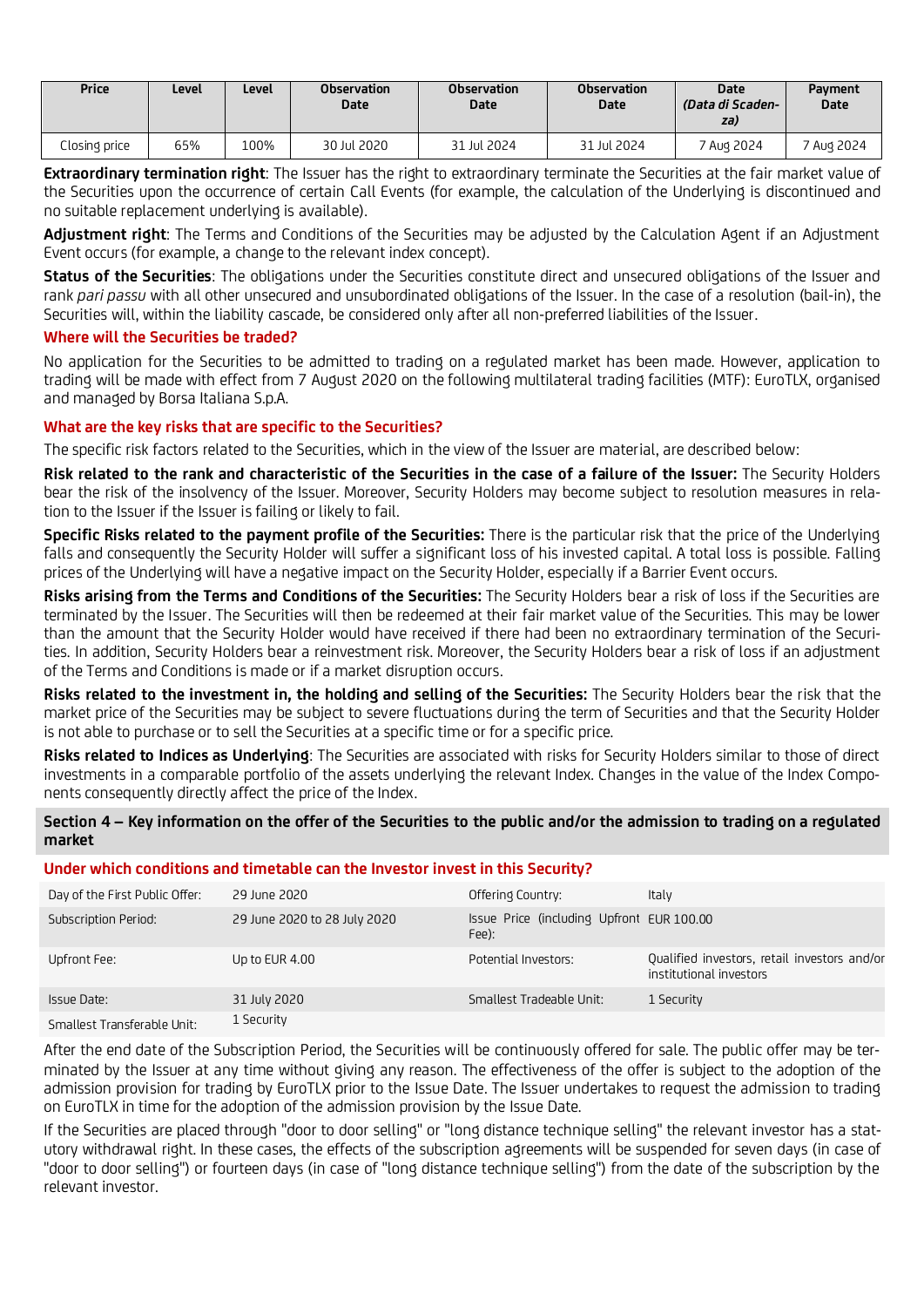**Costs charged by the Issuer**: The product specific Initial Costs contained in the Issue Price amount to EUR 4.24. Other commissions, costs and expenses, which are charged by a third party, shall be separately disclosed by the third party.

## **Why is this Prospectus being produced?**

**Use of proceeds:** The net proceeds from each issue of Securities will be used by the Issuer for making profit and/or hedging certain risks.

**Underwriting:** The offer is not subject to an underwriting agreement.

**Material conflicts of interest with regard to the offer:** The Issuer may enter into further transactions and business relationships which may adversely affect the Securities. In addition, the Issuer may have non-public information about the Underlying. There is no obligation to disclose this information to the Security Holders. With regard to trading of the Securities, the Issuer has a conflict of interest being also the Market Maker on the Borsa Italiana - EuroTLX (MTF) and thus, for example, may determine the prices of the Securities. The Issuer is the arranger, Calculation and Paying Agent for the Securities. Distributors may receive inducements from the Issuer.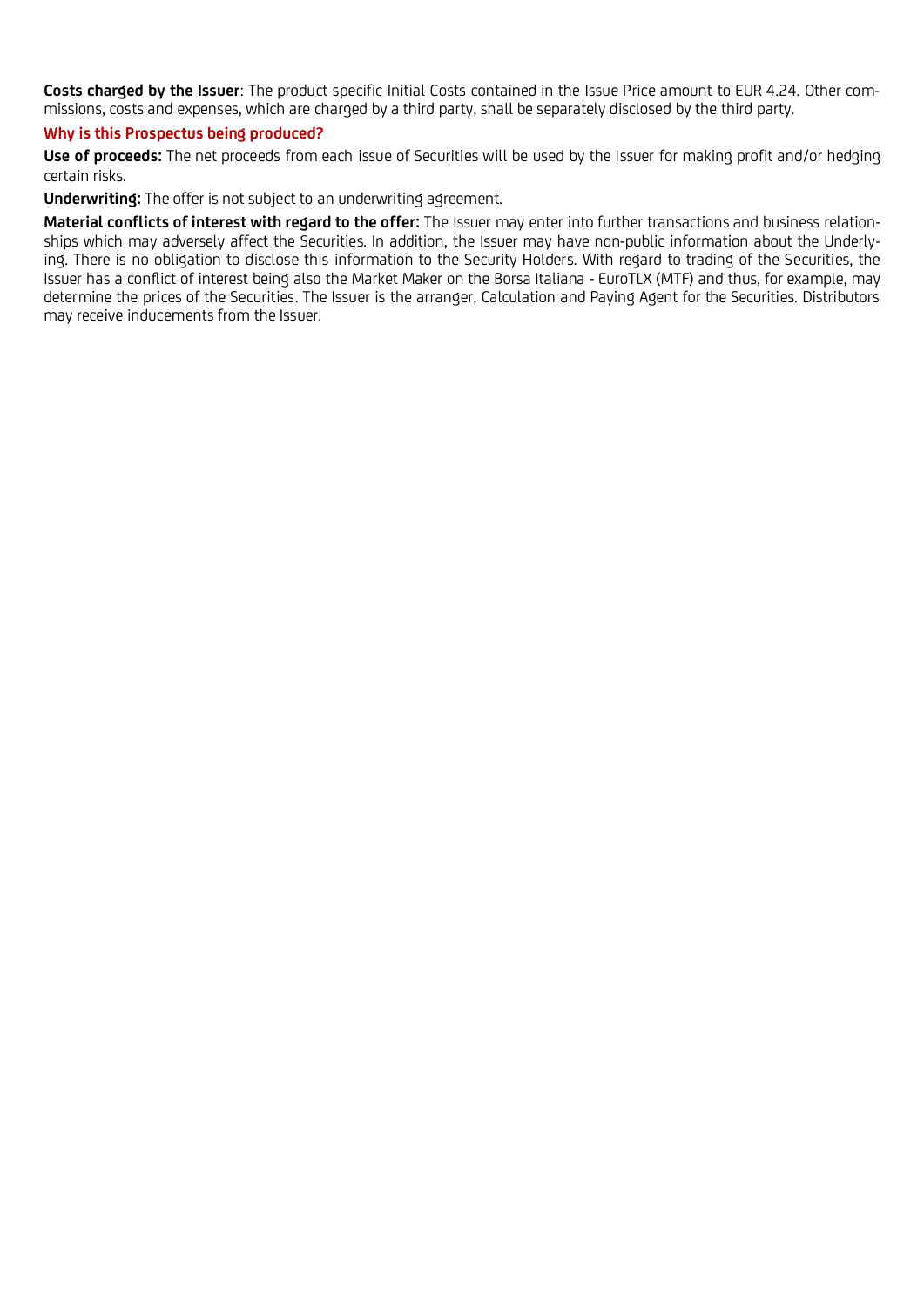# **Nota di Sintesi**

# **Sezione 1 – Introduzione contenente avvertenze**

La presente nota di sintesi va letta come un'introduzione al Prospetto.

Qualsiasi decisione di investire nei Titoli dovrebbe basarsi sull'esame del Prospetto completo da parte degli investitori.

Gli investitori potrebbero incorrere in una perdita totale o parziale del capitale investito.

Qualora sia proposto un ricorso dinanzi all'organo giurisdizionale in merito alle informazioni contenute nel presente Prospetto, l'investitore ricorrente potrebbe essere tenuto, a norma del diritto nazionale, a sostenere le spese di traduzione del Prospetto (ivi incluso qualunque supplemento nonché le Condizioni Definitive (Final Terms)) prima dell'inizio del procedimento.

La responsabilità civile incombe esclusivamente sulle persone che hanno presentato la nota di sintesi, comprese le sue eventuali traduzioni, ma soltanto se tale nota di sintesi risulti fuorviante, imprecisa o incoerente se letta insieme con le altre parti del Prospetto o non offre, se letta insieme alle altre parti del Prospetto, le informazioni fondamentali per aiutare gli investitori al momento di valutare l'opportunità di investire in tali Titoli.

# **State per acquistare un prodotto che non è semplice e che può essere di difficile comprensione.**

*Titoli:* **Cash Collect su FTSE MIB Index** (ISIN: DE000HV4FA47)

*Emittente:* UniCredit Bank AG (l'"**Emittente**" o "**HVB**" e HVB congiuntamente con le proprie controllate consolidate "**Gruppo HVB**"), Arabellastr. 12, 81925 Monaco, Repubblica Federale Tedesca. Numero di Telefono: +49 89 378 17466 – Sito web: [www.hypovereinsbank.de.](http://www.hypovereinsbank.de/) Il codice LEI (*Legal Entity Identifier*) dell'Emittente è: 2ZCNRR8UK83OBTEK2170.

*Autorità competente:* Bundesanstalt für Finanzdienstleistungsaufsicht ("**BaFin**"), Marie-Curie-Str. 24-28, 60439 Francoforte, Repubblica Federale Tedesca. Numero di Telefono: +49 (0)228 41080.

*Data di approvazione del Prospetto:* Il Prospetto di Base di UniCredit Bank AG per i Titoli con un Solo Sottostante (senza protezione del capitale) II (*Base Prospectus for Securities with Single-Underlying (without capital protection) II*) è del, ed è stato approvato dalla BaFin il, 19/12/2019 (il "**Prospetto**").

## **Sezione 2 – Informazioni fondamentali concernenti l'Emittente**

## **Chi è l'Emittente dei Titoli?**

UniCredit Bank AG è la denominazione legale. HypoVereinsbank è la denominazione commerciale dell'Emittente. HVB ha la propria sede legale in Arabellastraße 12, 81925 Monaco, è stata costituita in Germania ed è iscritta presso il Registro delle imprese di Monaco (*Amtsgericht*) al numero HRB 42148, nella forma di società per azioni ai sensi delle leggi della Repubblica Federale Tedesca. Il codice LEI è 2ZCNRR8UK83OBTEK2170.

## **Attività principali**

HVB offre una svariata gamma di prodotti bancari e finanziari e servizi ai clienti nel settore privato, commerciale (corporate) e pubblico, a società internazionali e ai clienti istituzionali.

La gamma di prodotti e servizi si estende ai mutui ipotecari, ai crediti al consumo, al risparmio e al prestito oltre a prodotti assicurativi e servizi bancari per i clienti del settore privato nonché prestiti commerciali e finanziamenti all'export e prodotti di investment banking per i clienti del settore corporate.

Nei segmenti di clientela relativi al *private banking* e al *wealth management*, HVB offre una gamma completa di servizi finanziari e di pianificazione patrimoniale.

## **Maggiori azionisti**

UniCredit S.p.A. detiene il 100% del capitale sociale di HVB.

## **Principali amministratori delegati**

Il Consiglio di Amministrazione (*Vorstand*) è composto da sette membri: Sandra Betocchi Drwenski (Direttore Operativo – (*Chief Operating Officer*)), Markus Beumer (*Commercial Banking* - *Unternehmer Bank*), Jörg Frischholz (*Commercial Banking – Private Clients Bank*), Ljiljana Čortan (Responsabile della Gestione dei Rischi – (*Chief Risk Officer*)), Dr. Michael Diederich (Portavoce del Consiglio di Amministrazione, Risorse Umane -(*Arbeit und Soziales*)), Jan Kupfer (*Corporate & Investment Banking*) e Simone Marcucci (Direttore Finanziario – (*Chief Financial Officer*)).

## **Revisori Legali**

Deloitte GmbH Wirtschaftsprüfungsgesellschaft, revisore indipendente (*Wirtschaftsprüfer*) di HVB, ha sottoposto a revisione i bilanci consolidati (*Konzernabschluss*) del Gruppo HVB per l'esercizio chiuso al 31 dicembre 2018 e per l'esercizio chiuso al 31 dicembre 2019 e il bilancio non consolidato di HVB per l'esercizio chiuso al 31 dicembre 2018 e per l'esercizio chiuso al 31 dicembre 2019 e ha emesso in ciascun caso un parere di verifica senza riserve in merito.

## **Quali sono le informazioni finanziarie fondamentali relative all'Emittente?**

Le seguenti informazioni finanziarie selezionate dell'Emittente sono basate sul bilancio consolidato sottoposto a revisione dell'Emittente per l'esercizio chiuso al 31 dicembre 2018 e al 31 dicembre 2019.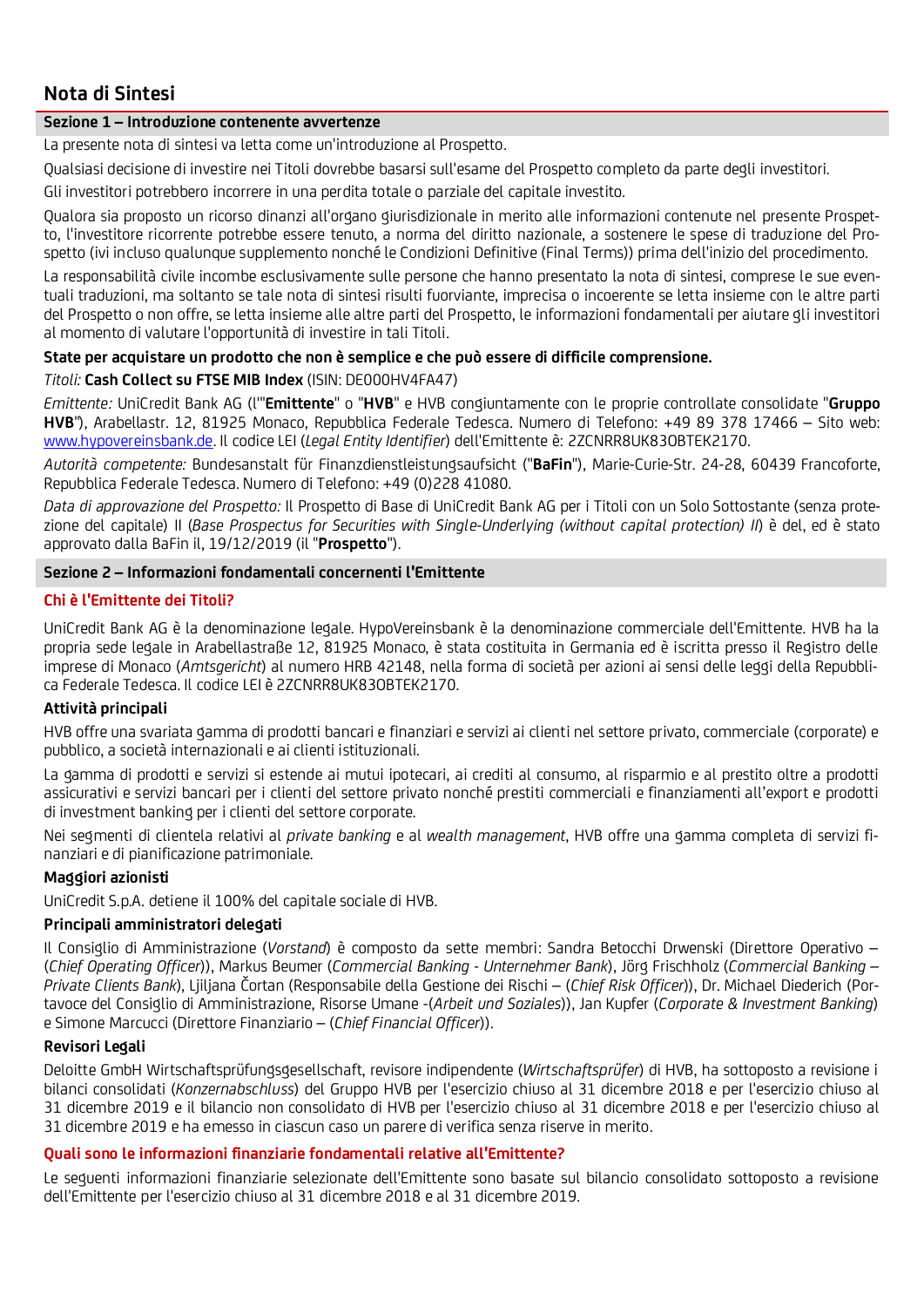## **Conto economico consolidato**

|                                          | 1/1/2019 - 31/12/2019 | $1/1/2018 - 31/12/2018$         |
|------------------------------------------|-----------------------|---------------------------------|
| Ricavi netti da interessi                | €2.388m               | €2.484m                         |
| Ricavi netti da commissione e compensi   | €973m                 | €973m <sup><math>±</math></sup> |
| Perdite per riduzione del credito IFRS 9 | $E-115m$              | $E-16m$                         |
| Utili netti derivanti da negoziazione    | €579m                 | €693m                           |
| Margine operativo                        | €1.671 $m$            | €1.947m <sup>⊥</sup>            |
| Utile dopo imposte                       | €810m                 | €483m <sup>1</sup>              |
| Utile per azione                         | €0,99                 | €0,58 <sup>1</sup>              |

<sup>1</sup>UniCredit ha cambiato il metodo di misurazione in un metodo di misurazione degli investimenti immobiliari al *fair value*, che è stato applicato retroattivamente. Di conseguenza, i dati relativi al 2018 sono stati riesposti. Inoltre, l'informativa relativa alle spese per alcune operazioni relative a servizi di pagamento e quella relativa a servizi connessi a pagamenti con carta di credito o a gestione di carte di credito è stata corretta e sono ora indicate come spesa di commissione invece che come costi operativi. Di nuovo, i dati per il 2018 sono stati altresì riesposti.

## **Stato patrimoniale**

|                                                                                                        | 1/1/2019 - 31/12/2019 | 1/1/2018 - 31/12/2018  |
|--------------------------------------------------------------------------------------------------------|-----------------------|------------------------|
| Attività totali                                                                                        | €303.598m             | €287.334m <sup>3</sup> |
| Debito di primo rango (senior) (Senior debt) <sup>1</sup>                                              | €28.105m              | €24.128m               |
| Debiti subordinati <sup>2</sup>                                                                        | €464m                 | €545m                  |
| Finanziamenti e crediti di clienti (netti)                                                             | €139.632m             | €133.706m              |
| Depositi di clienti                                                                                    | €125.394m             | €121.038m              |
| Capitale totale                                                                                        | €18.915m              | €18.267m <sup>3</sup>  |
| Coefficiente di capitale di base di classe 1 (CET1)                                                    | 17,5%                 | 19,9%                  |
| Coefficiente di capitale totale                                                                        | 18,1%                 | 20,6%                  |
| Coefficiente di leva finanziaria (Leverage Ratio) calcolato secondo il quadro<br>normativo applicabile | 4,3%                  | 4,9%                   |

<sup>1</sup>Voce dello stato patrimoniale "Strumenti finanziari di debito in emissione" (*Debt securities in issue*) meno titoli subordinati (31/12/2019: Totale degli strumenti finanziari di debito in emissione € 28.256m meno capitale subordinato €151m; 31/12/2018: Totale degli strumenti finanziari di debito in emissione € 24.360m meno capitale subordinato €232m).

- <sup>2</sup>Il capitale subordinato è composto dalle voci dello stato patrimoniale "Depositi dalle banche" (*Deposits from banks*) e "Strumenti finanziari di debito in emissione" (*Debt securities in issue*)
- <sup>3</sup>UniCredit ha cambiato il metodo di misurazione in un metodo di misurazione degli investimenti immobiliari al *fair value*, che è stato applicato retroattivamente. Di conseguenza, i dati relativi al 2018 sono stati riesposti. Inoltre, l'informativa relativa alle spese per alcune operazioni relative a servizi di pagamento e quella relativa a servizi connessi a pagamenti con carta di credito o a gestione di carte di credito è stata corretta e sono ora indicate come spesa di commissione invece che come costi operativi. Di nuovo, i dati per il 2018 sono stati altresì riesposti.

## **Quali sono i principali rischi specifici dell'Emittente?**

**Rischi correlati alla situazione finanziaria dell'Emittente:** Rischio che il Gruppo HVB non sia in grado di adempiere tempestivamente o pienamente alle proprie obbligazioni di pagamento o che non sia in grado di ottenere sufficiente liquidità quando richiesto nonché che la liquidità sia disponibile solo ad un tasso di interesse più alto, e rischio che la banca sia soltanto in grado di liquidare attività sul mercato a sconto potrebbe creare problemi di liquidità per il Gruppo HVB e, quindi, potrebbe comportare una limitata possibilità di finanziare le proprie attività e raggiungere i propri livelli minimi di liquidità.

**Rischi relativi alle specifiche attività di business dell'Emittente:** Rischi derivanti dalle normali attività di business del Gruppo HVB che potrebbero comportare rischio di credito nelle operazioni di *lending*, rischio di mercato nelle attività di negoziazione così come rischi relativi ad altri settori di attività quali il settore immobiliare e le attività di investimento finanziario del Gruppo HVB potrebbero avere un impatto negativo sulla redditività e sulla posizione finanziaria del Gruppo HVB.

**Rischi generali relativi alle operazioni di business dell'Emittente:** Rischi derivanti da inadeguati o non riusciti processi interni, sistemi e persone o da eventi esterni così come rischi causati da reazioni avverse degli azionisti a causa della loro percezione alterata della banca nonché rischi derivanti da inattesi cambiamenti negativi nel volume di affari e/o nei margini (non attribuibili ad altre tipologie di rischio) potrebbero comportare perdite potenziali e/o una riduzione del fair value della banca.

**Rischi legali e regolamentari:** Cambiamenti del contesto regolamentare o statutario di HVB potrebbero comportare costi di capitale superiori e un aumento dei costi per l'implementazione dei requisiti regolamentari. L'eventuale non conformità a requisiti regolamentari, leggi (fiscali) regolamenti, previsioni statutarie, contratti, prassi obbligatorie e standard etici, potrebbe avere un impatto negativo sulla percezione pubblica del Gruppo HVB e sulla sua situazione finanziaria.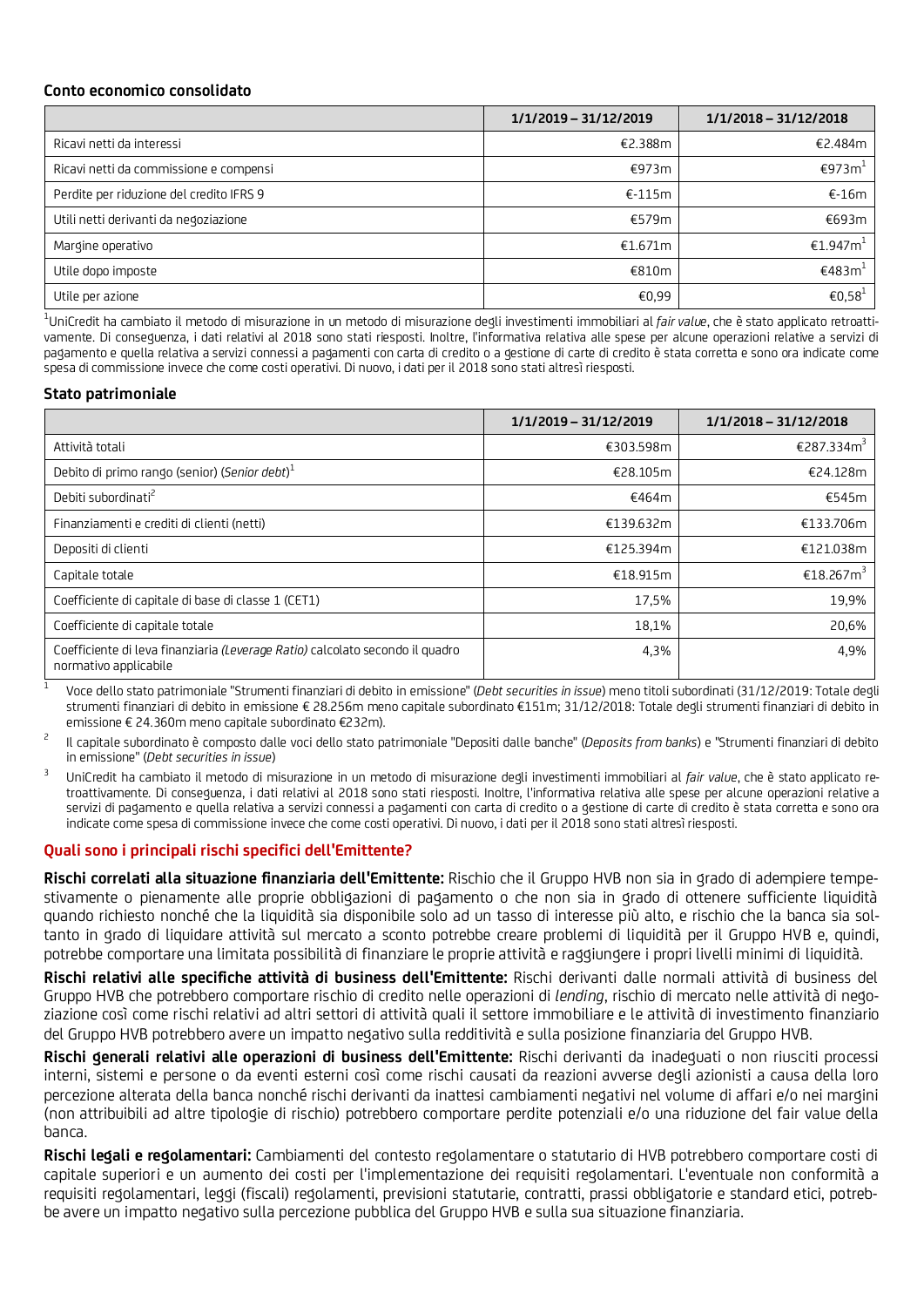**Rischio strategico e macroeconomico:** Rischi derivanti dal mancato riconoscimento tempestivo o da una valutazione non corretta di sviluppi o tendenze significative nell'ambiente della banca da parte del management e rischi derivanti da sviluppi economici negativi in Germania e nei mercati internazionali finanziari e dei capitali potrebbero avere effettivi negativi su attivi, passività, posizione finanziaria e profitto o perdite del Gruppo HVB. Si può prevedere che la diffusione globale del coronavirus rallenterà significativamente la crescita economica globale nella prima metà dell'anno. E' anche possibile che l'onere duri più a lungo a seconda del corso della pandemia.

# **Sezione 3 – Informazioni fondamentali sui Titoli**

# **Quali sono le principali caratteristiche dei Titoli?**

## **Tipologia di Prodotto, Sottostante e forma dei Titoli**

*Tipologia di Prodotto:* Titoli Bonus Plus (*Bonus Plus Securities*)

*Sottostante*: FTSE MIB Index (ISIN: IT0003465736)

I Titoli sono emessi come titoli di debito in forma dematerializzata nominativa ai sensi del *Testo Unico della Finanza*. I Titoli saranno rappresentati da registrazioni contabili registrate sul sistema di contabilizzazione del Sistema di Gestione Accentrata (*Clearing System*). Il trasferimento dei Titoli avviene mediante registrazione sui relativi conti accesi presso il Sistema di Gestione Accentrata. Il codice internazionale di identificazione dei titoli (*International Securities Identification Number* - ISIN) dei Titoli è indicato nella Sezione 1.

### **Emissione, Importo Nominale e Durata**

I Titoli saranno emessi il 31/07/2020 in Euro (EUR) (la "**Valuta di Emissione**"), con un Importo Nominale pari a EUR 100, fino a 300.000 Certificati. I Titoli hanno durata definita.

### **Importo Incondizionato Aggiuntivo (l)**

Un Importo Incondizionato Aggiuntivo (l) sarà pagato alla rispettiva Data di Pagamento dell'Importo Incondizionato Aggiuntivo (l).

|              | Importo Incondizionato Aggiuntivo (l) | <b>Record Date</b> | Data di Pagamento dell'Importo Incondizionato<br>Aggiuntivo (I) |
|--------------|---------------------------------------|--------------------|-----------------------------------------------------------------|
| $\mathbf{1}$ | EUR 0,73                              | 06/11/2020         | 09/11/2020                                                      |
| 2            | EUR 0,73                              | 05/02/2021         | 08/02/2021                                                      |
| 3            | EUR 0,73                              | 06/05/2021         | 07/05/2021                                                      |
| 4            | EUR 0,73                              | 06/08/2021         | 09/08/2021                                                      |
| 5            | EUR 0,73                              | 05/11/2021         | 08/11/2021                                                      |
| 6            | EUR 0,73                              | 04/02/2022         | 07/02/2022                                                      |
| 7            | EUR 0,73                              | 06/05/2022         | 09/05/2022                                                      |
| 8            | EUR 0,73                              | 05/08/2022         | 08/08/2022                                                      |
| 9            | EUR 0,73                              | 04/11/2022         | 07/11/2022                                                      |
| 10           | EUR 0,73                              | 06/02/2023         | 07/02/2023                                                      |
| 11           | EUR 0,73                              | 05/05/2023         | 08/05/2023                                                      |
| 12           | EUR 0,73                              | 04/08/2023         | 07/08/2023                                                      |
| 13           | EUR 0,73                              | 06/11/2023         | 07/11/2023                                                      |
| 14           | EUR 0,73                              | 06/02/2024         | 07/02/2024                                                      |
| 15           | EUR 0,73                              | 06/05/2024         | 07/05/2024                                                      |
| 16           | EUR 0,73                              | 06/08/2024         | 07/08/2024                                                      |

## **Rimborso dei Titoli**

I Titoli saranno rimborsati alla Data di Pagamento Finale come segue:

- (A) Non si è verificato un Evento Barriera. Il Portatore del Titolo riceve l'Importo di Rimborso nella Valuta di Emissione che è uguale all'Importo Nominale.
- (B) Si è verificato un Evento Barriera. Il Portatore del Titolo riceve l'Importo di Rimborso nella Valuta di Emissione che è calcolato moltiplicando l'Importo Nominale per un quoziente. Il quoziente è calcolato dividendo il Prezzo di Riferimento Finale per lo Strike.

#### **Definizioni aggiuntive e termini del prodotto**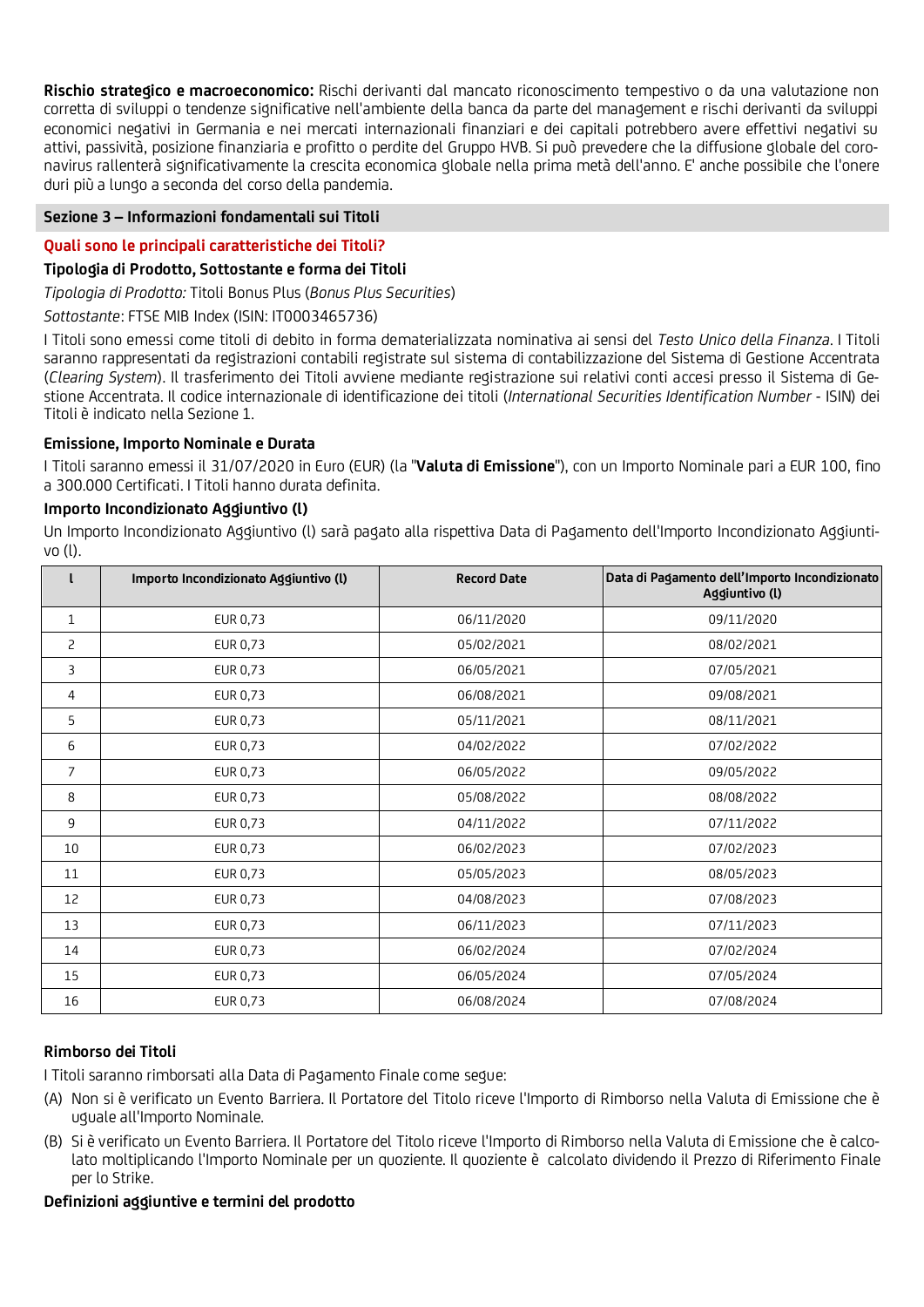Barriera indica il prodotto tra il Livello Barriera e il Prezzo di Riferimento Iniziale.

Evento Barriera indica che il Prezzo di Riferimento è inferiore alla Barriera alla relativa Data di Osservazione Barriera.

Prezzo di Riferimento Finale indica il Prezzo di Riferimento del Sottostante determinato alla Data di Osservazione Finale.

Prezzo di Riferimento Iniziale indica il Prezzo di Riferimento del Sottostante determinato alla Data di Osservazione Iniziale. Strike indica il prodotto tra il Livello Strike e il Prezzo di Riferimento Iniziale.

| Prezzo di<br>Riferimento | Livello<br><b>Barriera</b> | Livello<br>Strike | Data di<br>Osservazione<br><b>Iniziale</b> | Data di<br>Osservazione<br><b>Finale</b> | Data di<br>Osservazione<br>Barriera | Data<br>di Scadenza<br>(Expiry Date) | Data di<br>Pagamento<br><b>Finale</b> |
|--------------------------|----------------------------|-------------------|--------------------------------------------|------------------------------------------|-------------------------------------|--------------------------------------|---------------------------------------|
| Prezzo di chiusura I     | 65%                        | .00%              | 30/07/2020                                 | 31/07/2024                               | 31/07/2024                          | 07/08/2024                           | 07/08/2024                            |

**Diritto di riscatto straordinario**: L'Emittente ha il diritto di estinguere in via straordinaria i Titoli ad un valore equo di mercato al verificarsi di certi Eventi di Call (*Call Events*) (ad esempio, il calcolo del Sottostante è interrotto e non è disponibile alcun sottostante sostitutivo adeguato).

**Diritto di rettifica**: I Termini e Condizioni (*Terms and Conditions*) dei Titoli possono essere rettificati dall'Agente di Calcolo (*Calculation Agent*) nel caso in cui si verifichi un Evento di Rettifica (*Adjustment Event*) (ad esempio un cambio nel concetto dell'indice rilevante).

**Stato dei Titoli**: Gli obblighi derivanti dai Titoli costituiscono obbligazioni dirette e non garantite dell'Emittente e sono parimenti ordinate con le altre obbligazioni non garantite e non subordinate dell'Emittente. In caso di risoluzione (*bail-in*), nell'ambito dell'ordine delle passività, i Titoli saranno presi in considerazione soltanto dopo tutte le passività chirografarie di secondo livello (*non-preferred*) dell'Emittente.

# **Dove saranno negoziati i Titoli?**

Non è stata presentata domanda per l'ammissione alla negoziazione dei Titoli su un mercato regolamentato. Peraltro, sarà presentata domanda per l'ammissione dei Titoli alla negoziazione con efficacia a partire dal 07/08/2020 sui seguenti sistemi multilaterali di negoziazione (MTF): EuroTLX, organizzato e gestito da Borsa Italiana S.p.A.

# **Quali sono i principali rischi specifici dei Titoli?**

I fattori di rischio specifici relativi ai Titoli, che nell'opinione dell'Emittente sono significativi, sono descritti di seguito:

**Rischio connesso a rango e caratteristiche dei Titoli in caso di fallimento dell'Emittente:** I Portatori dei Titoli sono esposti al rischio di fallimento dell'Emittente. In aggiunta, i Portatori dei Titoli possono essere soggetti a misure di risoluzione in relazione all'Emittente se l'Emittente sta fallendo od è probabile che fallisca.

**Rischi specifici connessi al profilo di pagamento dei Titoli:** Vi è il particolare rischio che il prezzo del Sottostante diminuisca e, di conseguenza, che il Portatore del Titolo subisca una perdita significativa del capitale investito. E' possibile una perdita totale. La diminuzione dei prezzi del Sottostante avrà un impatto negativo sul Portatore del Titolo, specialmente se si verifica un Evento Barriera.

**Rischi derivanti dai Termini e Condizioni dei Titoli:** I Portatori dei Titoli sono esposti ad un rischio di perdita nel caso in cui i Titoli siano estinti dall'Emittente. I Titoli saranno poi rimborsati al valore equo di mercato dei Titoli. Questo può essere inferiore rispetto all'importo che il Portatore del Titolo avrebbe ricevuto se non ci fosse stato un riscatto straordinaria dei Titoli. In aggiunta, i Portatori dei Titoli sono esposti al rischio di reinvestimento. Inoltre, i Portatori dei Titoli sono esposti ad un rischio di perdita se viene effettuata una rettifica dei Termini e Condizioni o se si verifica una turbativa del mercato.

**Rischi connessi all'investimento, alla detenzione e vendita dei Titoli:** I Portatori dei Titoli sono esposti al rischio che il prezzo di mercato dei Titoli può essere soggetto a forti variazioni nel corso della durata dei Titoli e che il Portatore del Titolo non sia in grado di acquistare o vendere i Titoli in un momento specifico o ad un prezzo specifico.

**Rischi connessi agli Indici come Sottostante**: I Titoli sono associati a rischi per i Portatori dei Titoli simili a quelli relativi ad investimenti diretti in un portafoglio comparabile delle attività sottostanti il relativo Indice. Conseguentemente, le variazioni di valore delle Componenti dell'Indice influenzano direttamente il prezzo dell'Indice.

**Sezione 4 – Informazioni fondamentali sull'offerta pubblica dei Titoli e/o l'ammissione alla negoziazione in un mercato regolamentato** 

## **A quali condizioni posso investire in questo Titolo e qual è il calendario previsto?**

| Data della Prima Offerta Pubbli-<br>ca: | 29/06/2020                   | Paese dell'Offerta:                                                     | Italia                                                                                        |
|-----------------------------------------|------------------------------|-------------------------------------------------------------------------|-----------------------------------------------------------------------------------------------|
| Periodo di Sottoscrizione:              | dal 29/06/2020 al 28/07/2020 | Prezzo di Emissione (include<br>Commissione Iniziale (Upfront<br>Fee)): | EUR 100                                                                                       |
| Commissione Iniziale (Upfront<br>Fee):  | Fino a EUR 4.00              | Investitori Potenziali:                                                 | Investitori qualificati, investitori al detta-<br>glio (retail) e/o investitori istituzionali |
| Data di Emissione:                      | 31/07/2020                   | Unità Minima di Negoziazione: 1 Titolo                                  |                                                                                               |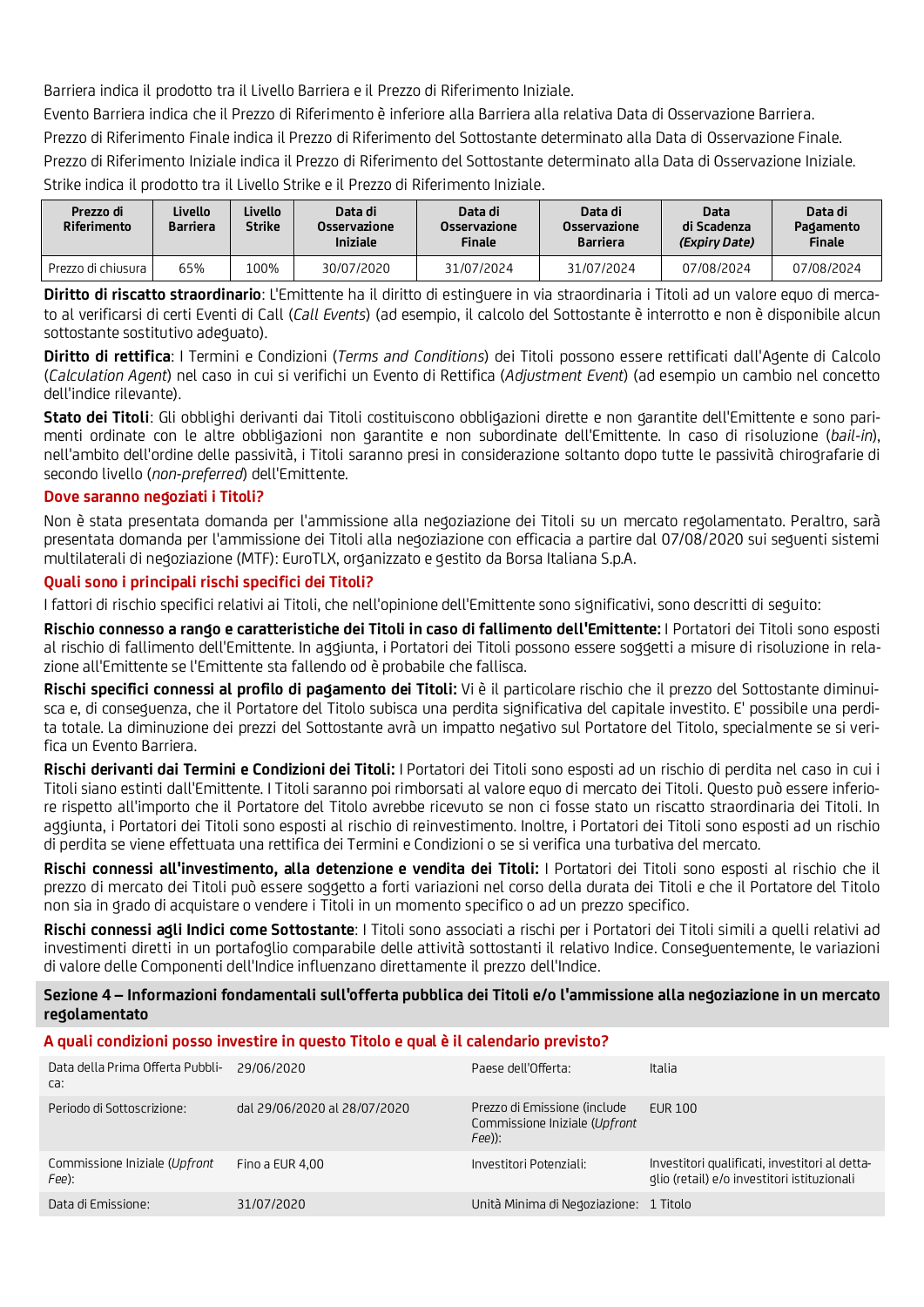Unità Minima Trasferibile: 1 Titolo

Dopo la data di termine del Periodo di Sottoscrizione, i Titoli saranno continuamente offerti per la vendita. L'offerta pubblica può essere terminata in qualsiasi momento dall'Emittente senza fornire alcuna motivazione. L'efficacia dell'offerta è soggetta all'adozione della disposizione di ammissione alla negoziazione da parte di EuroTLX prima della Data di Emissione. L'Emittente si impegna a richiedere l'ammissione alla negoziazione su EuroTLX in tempo per l'adozione della disposizione di ammissione entro la Data di Emissione.

Se i Titoli saranno collocati mediante "vendita fuori sede" o "vendita con tecnica di comunicazione a distanza", il relativo investitore ha un diritto di recesso previsto dalla legge. In questi casi, gli effetti degli accordi di sottoscrizione saranno sospesi per sette giorni (in caso di "vendita fuori sede") o quattordici giorni (in caso di "vendita con tecnica di comunicazione a distanza") dalla data di sottoscrizione da parte del relativo investitore.

**Costi addebitati dall'Emittente**: I Costi Iniziali specifici del prodotto contenuti nel Prezzo di Emissione ammontano a EUR 4,24. Altre commissioni, costi e spese, che sono addebitati da una terza parte, saranno resi noti separatamente da tale terza parte.

### **Perchè è redatto il presente Prospetto?**

**Utilizzo dei proventi:** I proventi netti derivanti da ciascuna emissione di Titoli saranno utilizzati dall'Emittente per la realizzazione di profitti e/o la copertura di certi rischi.

**Sottoscrizione:** L'offerta non è soggetta ad un accordo di sottoscrizione.

**Conflitti di interesse materiali con riferimento all'offerta:** L'Emittente può stipulare ulteriori operazioni e rapporti commerciali che possono avere effetti negativi sui Titoli. In aggiunta, l'Emittente può disporre di informazioni non pubbliche relative al Sottostante. Non vi è l'obbligo di divulgare tali informazioni ai Portatori dei Titoli. Con riferimento alla negoziazione dei Titoli, l'Emittente ha un conflitto di interessi essendo anche Market Maker su Borsa Italiana - EuroTLX (MTF) e, quindi, per esempio, può determinare i prezzi dei Titoli. L'Emittente è arranger, Agente di Calcolo e Agente di Pagamento (*Paying Agent*) dei Titoli. I collocatori possono ricevere incentivi dall'Emittente.